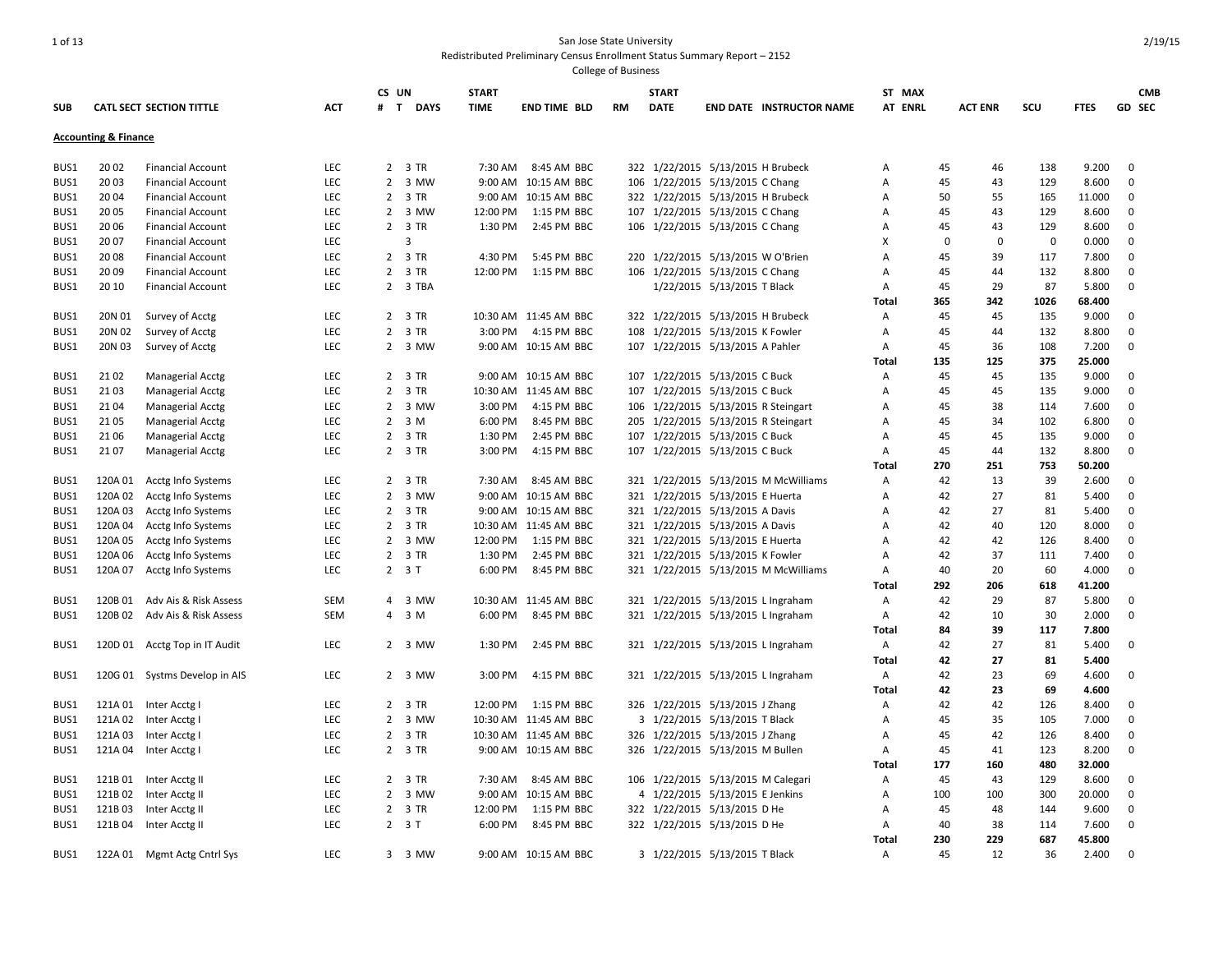|              |                    |                             |            | CS UN          |                            | <b>START</b> |                                      |            | <b>START</b> |                                                                | ST MAX         |          |                |             |             | <b>CMB</b>    |
|--------------|--------------------|-----------------------------|------------|----------------|----------------------------|--------------|--------------------------------------|------------|--------------|----------------------------------------------------------------|----------------|----------|----------------|-------------|-------------|---------------|
| <b>SUB</b>   |                    | CATL SECT SECTION TITTLE    | ACT        |                | # T DAYS                   | <b>TIME</b>  | <b>END TIME BLD</b>                  | RM         | <b>DATE</b>  | <b>END DATE INSTRUCTOR NAME</b>                                | AT ENRL        |          | <b>ACT ENR</b> | SCU         | <b>FTES</b> | <b>GD SEC</b> |
| BUS1         |                    | 122A 02 Mgmt Actg Cntrl Sys | <b>LEC</b> |                | 3 3 MW                     |              | 10:30 AM 11:45 AM BBC                |            |              | 106 1/22/2015 5/13/2015 Y Tian                                 | A              | 45       | 43             | 129         | 8.600       | $\Omega$      |
| BUS1         | 122A 03            | Mgmt Actg Cntrl Sys         | LEC        | 3              | 3 MW                       | 12:00 PM     | 1:15 PM BBC                          |            |              | 3 1/22/2015 5/13/2015 T Black                                  | Α              | 45       | 31             | 93          | 6.200       | 0             |
| BUS1         | 122A 04            | Mgmt Actg Cntrl Sys         | LEC        |                | 3 3 MW                     | 12:00 PM     | 1:15 PM BBC                          |            |              | 106 1/22/2015 5/13/2015 Y Tian                                 | A              | 45       | 41             | 123         | 8.200       | $\mathbf 0$   |
| BUS1         | 122A 05            | Mgmt Actg Cntrl Sys         | LEC        |                | 3 3 W                      | 6:00 PM      | 8:45 PM BBC                          |            |              | 106 1/22/2015 5/13/2015 Y Tian                                 | Α              | 45       | 34             | 102         | 6.800       | $\mathbf 0$   |
|              |                    |                             |            |                |                            |              |                                      |            |              |                                                                | Total          | 225      | 161            | 483         | 32.200      |               |
| BUS1         |                    | 123A 01 Tax Factor Bus Inv  | LEC        |                | 2 3 MW                     |              | 9:00 AM 10:15 AM BBC                 |            |              | 322 1/22/2015 5/13/2015 T Moschetti                            | Α              | 45       | 45             | 135         | 9.000       | 0             |
| BUS1         | 123A 02            | Tax Factor Bus Inv          | LEC        |                | 2 3 MW                     |              | 10:30 AM 11:45 AM BBC                |            |              | 322 1/22/2015 5/13/2015 T Moschetti                            | A              | 45       | 48             | 144         | 9.600       | $\mathbf 0$   |
| BUS1         | 123A 03            | Tax Factor Bus Inv          | LEC        |                | 2 3 TR                     | 12:00 PM     | 1:15 PM BBC                          |            |              | 3 1/22/2015 5/13/2015 J Busch                                  | A              | 45       | 42             | 126         | 8.400       | $\mathbf 0$   |
| BUS1         | 123A 04            | Tax Factor Bus Inv          | LEC        |                | $23$ T                     | 6:00 PM      | 8:45 PM BBC                          | 108        |              | 1/22/2015 5/13/2015 J Busch                                    | Α              | 45       | 39             | 117         | 7.800       | $\mathbf 0$   |
|              |                    |                             |            |                |                            |              |                                      |            |              |                                                                | Total          | 180      | 174            | 522         | 34.800      |               |
| BUS1         | 123C 01            | Tax Indy Pass Ent           | SEM        |                | 4 3 MW                     | 1:30 PM      | 2:45 PM BBC                          |            |              | 322 1/22/2015 5/13/2015 T Moschetti                            | Α              | 45       | 46             | 138         | 9.200       | $\Omega$      |
| BUS1         | 123C 02            | Tax Indv Pass Ent           | SEM        |                | 4 3 MW                     | 3:00 PM      | 4:15 PM BBC                          |            |              | 322 1/22/2015 5/13/2015 T Moschetti                            | Α              | 45       | 44             | 132         | 8.800       | 0             |
|              |                    |                             |            |                |                            |              |                                      |            |              |                                                                | Total          | 90       | 90             | 270         | 18.000      |               |
| BUS1         | 124 01             | <b>Forensic Acctg</b>       | LEC        |                | 2 3 TR                     | 3:00 PM      | 4:15 PM BBC                          |            |              | 220 1/22/2015 5/13/2015 W O'Brien                              | Α              | 45       | 28             | 84          | 5.600       | 0             |
|              |                    |                             |            |                |                            |              |                                      |            |              |                                                                | Total          | 45       | 28             | 84          | 5.600       |               |
| BUS1         | 125 01             | Spec Fin Rpt Topcs          | LEC        |                | 3 3 MW                     |              | 10:30 AM 11:45 AM BBC                |            |              | 107 1/22/2015 5/13/2015 E Jenkins                              | A              | 45       | 42             | 126         | 8.400       | $\mathbf{0}$  |
| BUS1         | 125 02             | Spec Fin Rpt Topcs          | LEC        |                | 3 3 MW                     | 1:30 PM      | 2:45 PM BBC                          |            |              | 106 1/22/2015 5/13/2015 E Jenkins                              | Α              | 45       | 35             | 105         | 7.000       | $\mathbf 0$   |
|              |                    |                             |            |                |                            |              |                                      |            |              |                                                                | Total          | 90       | 77             | 231         | 15.400      |               |
| BUS1         |                    | 125A 01 WritingforAcctg     | <b>LEC</b> |                | 3 3 TBA                    |              |                                      |            |              | 1/22/2015 5/13/2015 C Lycurgus                                 | Α              | 30       | .5             | 15          | 1.000       | $\Omega$      |
|              |                    |                             |            |                |                            |              |                                      |            |              |                                                                | Total          | 30       | 5              | 15          | 1.000       |               |
| BUS1         | 125C01             | Prof Devel & Comm           | LEC        |                | 3                          |              |                                      |            |              |                                                                | X              | 0        | $\Omega$       | $\mathbf 0$ | 0.000       | 0             |
|              |                    |                             |            |                |                            |              |                                      |            |              |                                                                | Total          | 0        | 0              | 0           | 0.000       |               |
| BUS1         | 126 01             | Adv Acctg                   | LEC        |                | 2 3 TR                     |              | 9:00 AM 10:15 AM BBC                 | 106        |              | 1/22/2015 5/13/2015 M Calegari                                 | Α              | 45       | 24             | 72          | 4.800       | $\mathbf{0}$  |
| BUS1         | 126 02             | Adv Acctg                   | LEC        |                | 2 3 TR                     |              | 10:30 AM 11:45 AM BBC                |            |              | 106 1/22/2015 5/13/2015 M Calegari                             | Α              | 45       | 26             | 78          | 5.200       | 0             |
|              |                    |                             |            |                |                            |              |                                      |            |              |                                                                | Total          | 90       | 50             | 150         | 10.000      |               |
| BUS1         | 127B 01            | <b>Adv Honors Practicum</b> | LEC        |                | $2 \quad 3 \quad M$        | 6:00 PM      | 8:45 PM BBC                          |            |              | 106 1/22/2015 5/13/2015 B Parineh                              | Α              | 40       | 18             | 54          | 3.600       | $\mathbf 0$   |
|              |                    |                             |            |                |                            |              |                                      |            |              |                                                                | Total          | 40       | 18             | 54          | 3.600       |               |
| BUS1         | 128 01             | Acct Non-Prf Org            | LEC        |                | 2 3 TR                     |              | 9:00 AM 10:15 AM BBC                 |            |              | 3 1/22/2015 5/13/2015 M McWilliams                             | Α              | 45       | 40             | 120         | 8.000       | 0             |
|              |                    |                             |            |                |                            |              |                                      |            |              |                                                                | Total          | 45       | 40             | 120         | 8.000       |               |
|              | 129A 01            |                             | LEC        |                | 2 3 TR                     |              | 9:00 AM 10:15 AM BBC                 |            |              | 108 1/22/2015 5/13/2015 K Fowler                               | A              | 45       | 23             | 69          | 4.600       | $\mathbf 0$   |
| BUS1         |                    | <b>Financial Auditing</b>   | <b>LEC</b> |                |                            |              |                                      |            |              |                                                                |                |          |                | 111         |             | $\mathbf 0$   |
| BUS1<br>BUS1 | 129A 02<br>129A 03 | <b>Financial Auditing</b>   | LEC        |                | 2 3 TR<br>2 <sub>3</sub> M | 6:00 PM      | 10:30 AM 11:45 AM BBC<br>8:45 PM BBC | 108<br>108 |              | 1/22/2015 5/13/2015 K Fowler<br>1/22/2015 5/13/2015 M Williams | Α              | 45<br>45 | 37<br>48       |             | 7.400       | $\mathbf 0$   |
|              |                    | <b>Financial Auditing</b>   |            |                |                            |              |                                      |            |              |                                                                | Α              |          |                | 144         | 9.600       |               |
|              |                    |                             |            |                |                            |              |                                      |            |              |                                                                | Total          | 135      | 108            | 324         | 21.600      |               |
| BUS1         | 17001              | Fund of Finance             | <b>LEC</b> |                | 2 3 MW                     | 7:30 AM      | 8:45 AM BBC                          |            |              | 202 1/22/2015 5/13/2015 B Parineh                              | Α              | 100      | 99             | 297         | 19.800      | $\mathbf 0$   |
| BUS1         | 170 02             | Fund of Finance             | LEC        |                | 2 3 MW                     |              | 9:00 AM 10:15 AM BBC                 | 108        |              | 1/22/2015 5/13/2015 L Roden                                    | $\overline{A}$ | 45       | 43             | 129         | 8.600       | 0             |
| BUS1         | 170 03             | Fund of Finance             | LEC        |                | 2 3 TR                     |              | 9:00 AM 10:15 AM BBC                 |            |              | 202 1/22/2015 5/13/2015 M Burak                                | $\overline{A}$ | 100      | 100            | 300         | 20.000      | $\mathbf 0$   |
| BUS1         | 170 04             | Fund of Finance             | LEC        |                | 2 3 MW                     |              | 10:30 AM 11:45 AM BBC                |            |              | 108 1/22/2015 5/13/2015 L Roden                                | A              | 45       | 44             | 132         | 8.800       | 0             |
| BUS1         | 170 05             | Fund of Finance             | LEC        |                | 2 3 TR                     |              | 10:30 AM 11:45 AM BBC                |            |              | 3 1/22/2015 5/13/2015 M Burak                                  | A              | 45       | 44             | 132         | 8.800       | 0             |
| BUS1         | 170 06             | Fund of Finance             | LEC        | $\overline{2}$ | 3 TR                       | 12:00 PM     | 1:15 PM BBC                          | 220        |              | 1/22/2015 5/13/2015 J Cho                                      | $\overline{A}$ | 45       | 45             | 135         | 9.000       | $\mathbf 0$   |
| BUS1         | 17007              | Fund of Finance             | LEC        |                | 2 3 MW                     | 12:00 PM     | 1:15 PM BBC                          |            |              | 108 1/22/2015 5/13/2015 S Ahuja                                | A              | 45       | 43             | 129         | 8.600       | 0             |
| BUS1         | 17008              | Fund of Finance             | LEC        |                | 2 3 TR                     |              | 10:30 AM 11:45 AM BBC                | 220        |              | 1/22/2015 5/13/2015 X Xu                                       | $\overline{A}$ | 45       | 44             | 132         | 8.800       | $\mathbf 0$   |
| BUS1         | 17009              | Fund of Finance             | <b>LEC</b> |                | 2 3 TR                     | 1:30 PM      | 2:45 PM BBC                          |            |              | 326 1/22/2015 5/13/2015 X Xu                                   | $\overline{A}$ | 45       | 42             | 126         | 8.400       | $\mathbf 0$   |
| BUS1         | 170 10             | Fund of Finance             | LEC        |                | 2 3 MW                     | 3:00 PM      | 4:15 PM BBC                          |            |              | 108 1/22/2015 5/13/2015 S Ahuja                                | A              | 45       | 43             | 129         | 8.600       | $\mathbf 0$   |
| BUS1         | 170 11             | Fund of Finance             | LEC        |                | 2 3 TR                     | 3:00 PM      | 4:15 PM BBC                          |            |              | 326 1/22/2015 5/13/2015 X Xu                                   | $\overline{A}$ | 45       | 42             | 126         | 8.400       | $\mathbf 0$   |
| BUS1         | 170 12             | Fund of Finance             | LEC        |                | $2 \quad 3 \quad M$        | 6:00 PM      | 8:45 PM BBC                          |            |              | 107 1/22/2015 5/13/2015 S Ahuja                                | A              | 45       | 43             | 129         | 8.600       | $\mathbf 0$   |
| BUS1         | 170 13             | Fund of Finance             | LEC        |                | $2 \quad 3 \quad T$        | 6:00 PM      | 8:45 PM BBC                          | 107        |              | 1/22/2015 5/13/2015 D Abbott                                   | A              | 45       | 46             | 138         | 9.200       | $\mathbf 0$   |
| BUS1         | 170 14             | Fund of Finance             | LEC        |                | $2 \quad 3 \quad W$        | 6:00 PM      | 8:45 PM BBC                          | 108        |              | 1/22/2015 5/13/2015 D Abbott                                   | $\overline{A}$ | 45       | 45             | 135         | 9.000       | $\mathbf 0$   |
| BUS1         | 170 15             | Fund of Finance             | LEC        |                | 2 3 R                      | 6:00 PM      | 8:45 PM BBC                          |            |              | 107 1/22/2015 5/13/2015 E Webb                                 | A              | 45       | 30             | 90          | 6.000       | $\Omega$      |
| BUS1         | 170 16             | Fund of Finance             | <b>LEC</b> |                | 3                          |              |                                      |            |              |                                                                | X              | $\Omega$ | $\Omega$       | $\Omega$    | 0.000       | $\Omega$      |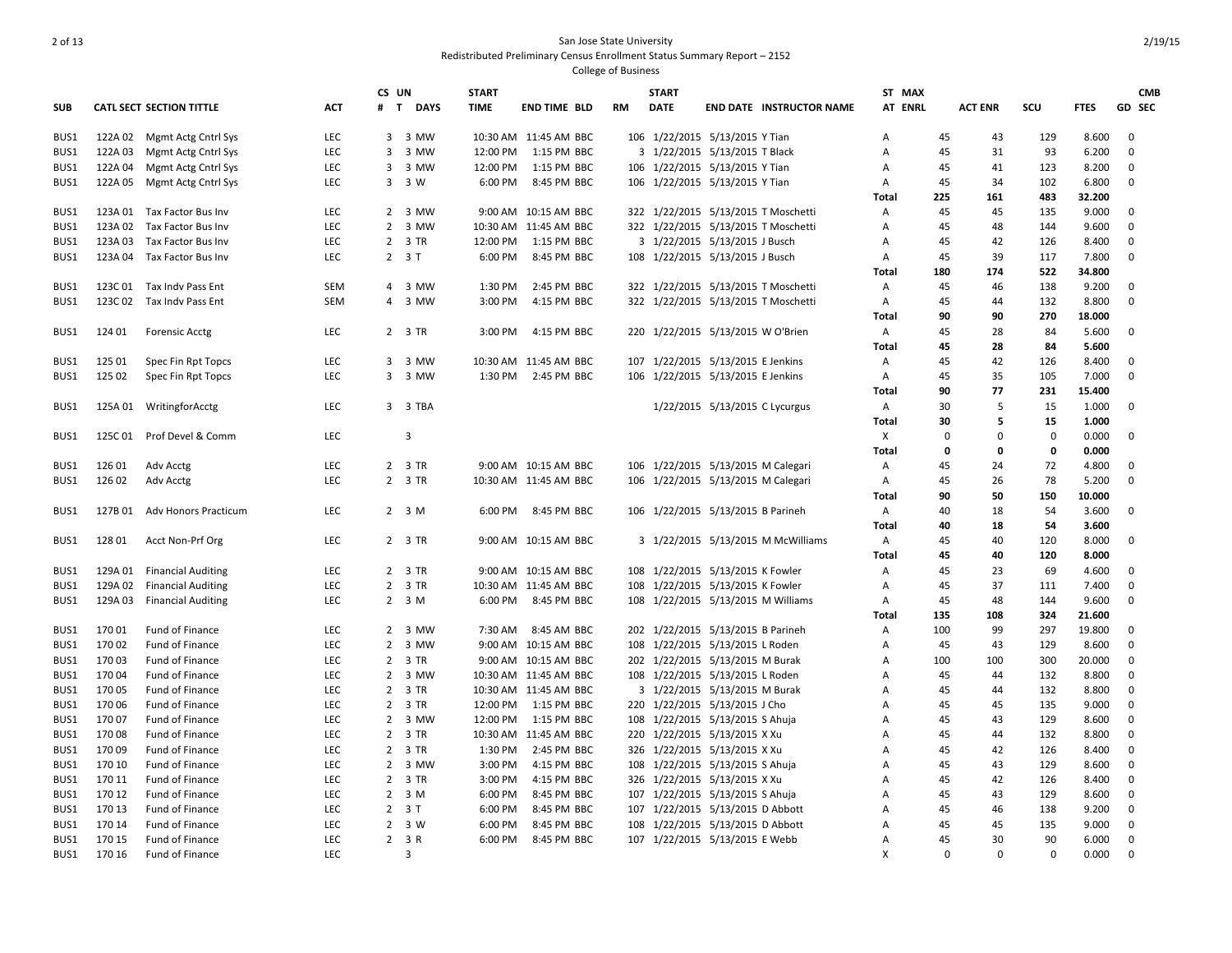College of Business

|            |         |                                |            | CS UN |                     | <b>START</b> |                       |     | <b>START</b> |                                  |                                             | ST MAX                         |           |                |             |                 | <b>CMB</b>    |
|------------|---------|--------------------------------|------------|-------|---------------------|--------------|-----------------------|-----|--------------|----------------------------------|---------------------------------------------|--------------------------------|-----------|----------------|-------------|-----------------|---------------|
| <b>SUB</b> |         | CATL SECT SECTION TITTLE       | <b>ACT</b> | $#$ T | <b>DAYS</b>         | <b>TIME</b>  | <b>END TIME BLD</b>   | RM  | <b>DATE</b>  |                                  | <b>END DATE INSTRUCTOR NAME</b>             | AT ENRL                        |           | <b>ACT ENR</b> | scu         | <b>FTES</b>     | <b>GD SEC</b> |
| BUS1       | 170 17  | Fund of Finance                | <b>LEC</b> |       | 2 3 MW              | 3:00 PM      | 4:15 PM BBC           |     |              | 226 1/22/2015 5/13/2015 L Roden  |                                             | $\mathsf{A}$                   | 45        | 37             | 111         | 7.400           | $\mathbf{0}$  |
|            |         |                                |            |       |                     |              |                       |     |              |                                  |                                             | Total                          | 830       | 790            | 2370        | 158.000         |               |
| BUS1       |         | 171A 01 Financial Instit       | <b>LEC</b> |       | 2 3 TR              |              | 9:00 AM 10:15 AM BBC  |     |              | 21 1/22/2015 5/13/2015 S Ivanov  |                                             | A                              | 45        | 45             | 135         | 9.000           | $\mathbf 0$   |
| BUS1       | 171A 02 | Financial Instit               | LEC        |       | 2 3 TR              | 1:30 PM      | 2:45 PM BBC           |     |              | 322 1/22/2015 5/13/2015 S Ivanov |                                             | A                              | 45        | 45             | 135         | 9.000           | 0             |
| BUS1       |         | 171A 03 Financial Instit       | <b>LEC</b> |       | $2 \quad 3 \quad M$ | 6:00 PM      | 8:45 PM BBC           |     |              | 322 1/22/2015 5/13/2015 A Reza   |                                             | A                              | 45        | 43             | 129         | 8.600           | $\mathbf{0}$  |
|            |         |                                |            |       |                     |              |                       |     |              |                                  |                                             | Total                          | 135       | 133            | 399         | 26.600          |               |
| BUS1       | 171B 01 | <b>Commercial Banking</b>      | <b>LEC</b> |       | 2 3 W               | 6:00 PM      | 8:45 PM BBC           |     |              | 107 1/22/2015 5/13/2015 S Ahuja  |                                             | $\overline{A}$                 | 45        | 44             | 132         | 8.800           | $\mathbf{0}$  |
|            |         |                                |            |       |                     |              |                       |     |              |                                  |                                             | Total                          | 45        | 44             | 132         | 8.800           |               |
| BUS1       | 172A 01 | Investmt Analysis              | <b>LEC</b> |       | 2 3 TR              | 1:30 PM      | 2:45 PM BBC           |     |              | 220 1/22/2015 5/13/2015 J Cho    |                                             | Α                              | 45        | 44             | 132         | 8.800           | 0             |
| BUS1       | 172A 02 | <b>Investmt Analysis</b>       | <b>LEC</b> |       | $2 \quad 3 \quad M$ | 1:30 PM      | 4:15 PM BBC           |     |              | 107 1/22/2015 5/13/2015 A Reza   |                                             | А                              | 45        | 47             | 141         | 9.400           | 0             |
| BUS1       | 172A 03 | Investmt Analysis              | <b>LEC</b> |       | $23$ T              | 6:00 PM      | 8:45 PM BBC           |     |              | 326 1/22/2015 5/13/2015 J Cho    |                                             | Α                              | 45        | 40             | 120         | 8.000           | 0             |
|            |         |                                |            |       |                     |              |                       |     |              |                                  |                                             | Total                          | 135       | 131            | 393         | 26.200          |               |
| BUS1       | 172B 01 | Portfolio Mgmt                 | <b>LEC</b> |       | 2 3 MW              |              | 9:00 AM 10:15 AM BBC  |     |              | 21 1/22/2015 5/13/2015 F Jones   |                                             | $\overline{A}$                 | 45        | 47             | 141         | 9.400           | 0             |
|            |         |                                |            |       |                     |              |                       |     |              |                                  |                                             | Total                          | 45        | 47             | 141         | 9.400           |               |
| BUS1       | 173A 01 | Fin Mgt Theory Pol             | <b>LEC</b> |       | 2 3 TR              |              | 10:30 AM 11:45 AM BBC |     |              |                                  | 21 1/22/2015 5/13/2015 B Campsey            | Α                              | 45        | 48             | 144         | 9.600           | 0             |
| BUS1       | 173A 02 | Fin Mgt Theory Pol             | <b>LEC</b> |       | 2 3 TR              | 1:30 PM      | 2:45 PM BBC           |     |              |                                  | 108 1/22/2015 5/13/2015 B Campsey           | A                              | 45        | 40             | 120         | 8.000           | 0             |
| BUS1       | 173A 03 | Fin Mgt Theory Pol             | LEC        |       | 2 3 MW              | 12:00 PM     | 1:15 PM BBC           |     |              | 322 1/22/2015 5/13/2015 M Pagani |                                             | Α                              | 45        | 44             | 132         | 8.800           | 0             |
| BUS1       | 173B01  | Prob in Fin Mgmt               |            |       |                     | 6:00 PM      | 8:45 PM BBC           |     |              |                                  | 302 1/22/2015 5/13/2015 A Vuorikoski-Bullis | <b>Total</b><br>$\overline{A}$ | 135<br>45 | 132            | 396<br>129  | 26.400<br>8.600 | $\mathbf 0$   |
|            |         |                                | <b>LEC</b> |       | 2 3 W               |              |                       |     |              |                                  |                                             | Total                          | 45        | 43<br>43       | 129         | 8.600           |               |
| BUS1       | 173C 01 | <b>Entrepreneurial Finance</b> | LEC        |       | 2 3 MW              | 1:30 PM      | 2:45 PM BBC           |     |              | 108 1/22/2015 5/13/2015 L Roden  |                                             | $\overline{A}$                 | 45        | 40             | 120         | 8.000           | $\mathbf 0$   |
|            |         |                                |            |       |                     |              |                       |     |              |                                  |                                             | Total                          | 45        | 40             | 120         | 8.000           |               |
| BUS1       | 175 01  | Real Est Finance               | LEC        |       | $23$ T              | 6:00 PM      | 8:45 PM BBC           |     |              | 106 1/22/2015 5/13/2015 L Souza  |                                             | $\overline{A}$                 | 45        | 41             | 123         | 8.200           | $\mathbf 0$   |
|            |         |                                |            |       |                     |              |                       |     |              |                                  |                                             | Total                          | 45        | 41             | 123         | 8.200           |               |
| BUS1       | 17701   | Inter Bus Fin                  | LEC        |       | $2 \quad 3 \quad W$ | 1:30 PM      | 4:15 PM BBC           |     |              |                                  | 107 1/22/2015 5/13/2015 A Vuorikoski-Bullis | Α                              | 45        | 41             | 123         | 8.200           | 0             |
| BUS1       | 17702   | Inter Bus Fin                  | LEC        |       | $2 \quad 3 \quad T$ | 6:00 PM      | 8:45 PM BBC           |     |              |                                  | 302 1/22/2015 5/13/2015 A Vuorikoski-Bullis | Α                              | 45        | 45             | 135         | 9.000           | 0             |
|            |         |                                |            |       |                     |              |                       |     |              |                                  |                                             | Total                          | 90        | 86             | 258         | 17.200          |               |
| BUS1       | 179B 01 | Selec Top Bus Fin              | <b>LEC</b> |       | 2 3 MW              |              | 10:30 AM 11:45 AM BBC |     |              | 21 1/22/2015 5/13/2015 F Jones   |                                             | Α                              | 45        | 46             | 138         | 9.250           | $\mathbf{1}$  |
|            |         |                                |            |       |                     |              |                       |     |              |                                  |                                             | Total                          | 45        | 46             | 138         | 9.250           |               |
| BUS1       | 180A 01 | Indiv Study Acctg              | <b>SUP</b> | 36    | 1 TBA               |              |                       |     |              | 1/22/2015 5/13/2015 E Grace      |                                             | $\overline{A}$                 | 4         | 1              | 1           | 0.067           | $\mathbf 0$   |
|            |         |                                |            |       |                     |              |                       |     |              |                                  |                                             | Total                          | 4         | 1              | 1           | 0.067           |               |
| BUS1       | 180C01  | Indiv Study Finan              | <b>SUP</b> | 36    | 1 TBA               |              |                       |     |              | 1/22/2015 5/13/2015              |                                             | A                              | 5         | $\mathbf 0$    | $\mathbf 0$ | 0.000           | 0             |
|            |         |                                |            |       |                     |              |                       |     |              |                                  |                                             | Total                          | 5         | 0              | 0           | 0.000           |               |
| BUS1       | 196D 01 | <b>Stud Managed Fund</b>       | <b>LEC</b> |       | 3 3 TR              | 3:00 PM      | 4:15 PM BBC           | 322 |              | 1/22/2015 5/13/2015 S Ivanov     |                                             | A                              | 20        | 12             | 36          | 2.400           | 0             |
|            |         |                                |            |       |                     |              |                       |     |              |                                  |                                             | Total                          | 20        | 12             | 36          | 2.400           |               |

**Accounting & Finance Total 4231 3699 11095 739.717**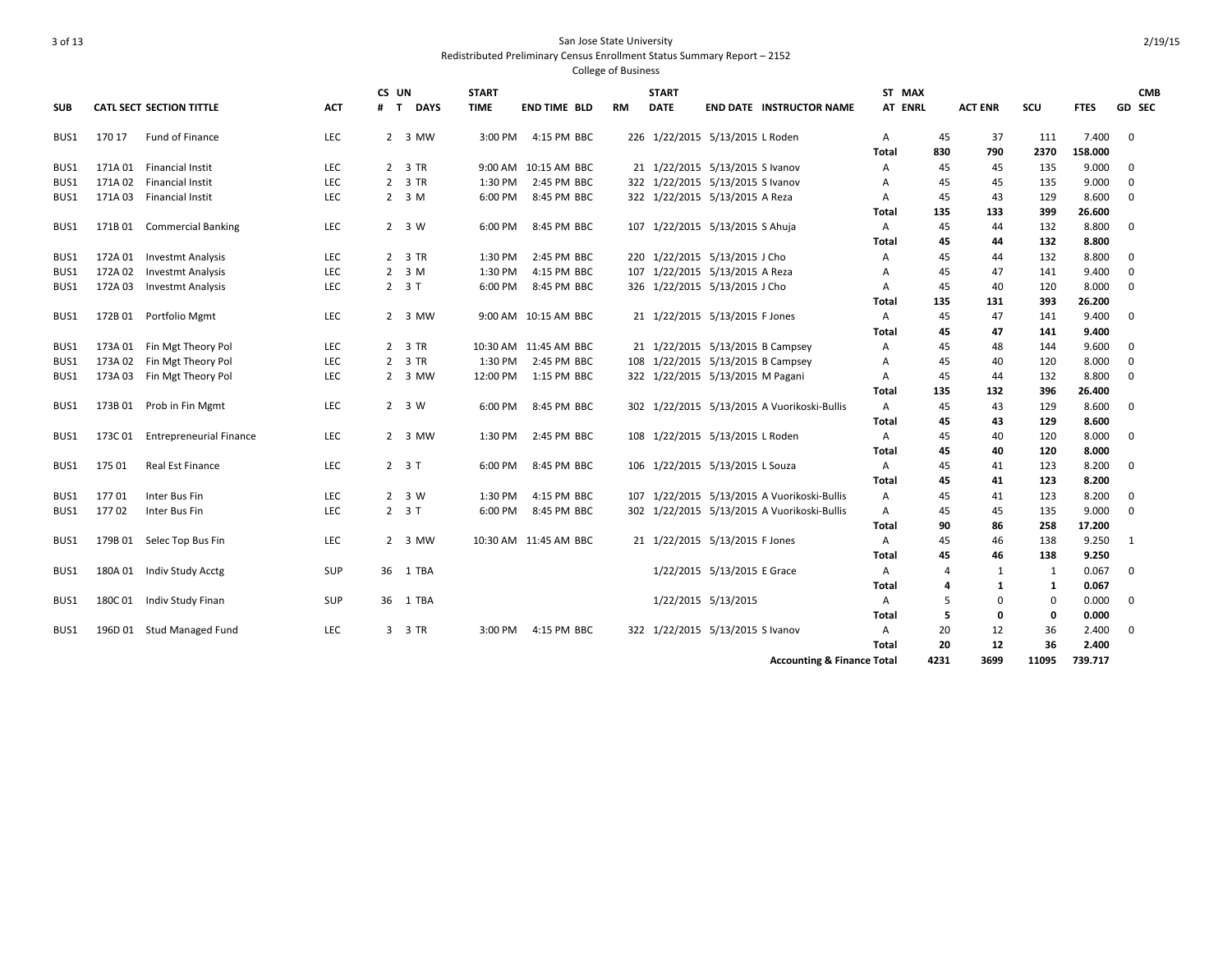| <b>SUB</b> |                                   | <b>CATL SECT SECTION TITTLE</b> | <b>ACT</b> | CS UN<br>$#$ T | <b>DAYS</b>         | <b>START</b><br><b>TIME</b> | <b>END TIME BLD</b> | <b>RM</b> | <b>START</b><br><b>DATE</b>      |                              | <b>END DATE INSTRUCTOR NAME</b>         | ST MAX<br>AT ENRL |          | <b>ACT ENR</b> | SCU                     | <b>FTES</b>      | <b>CMB</b><br>GD SEC |
|------------|-----------------------------------|---------------------------------|------------|----------------|---------------------|-----------------------------|---------------------|-----------|----------------------------------|------------------------------|-----------------------------------------|-------------------|----------|----------------|-------------------------|------------------|----------------------|
|            | <b>Business Graduate Programs</b> |                                 |            |                |                     |                             |                     |           |                                  |                              |                                         |                   |          |                |                         |                  |                      |
| <b>BUS</b> | 220 01                            | Fin & Mgnrl Accounting          | <b>LEC</b> |                | $2 \quad 3 \quad T$ | 6:00 PM                     | 8:45 PM BBC         |           | 21 1/22/2015 5/13/2015 W O'Brien |                              |                                         | A                 | 45       | 42             | 126                     | 10.500 42        |                      |
|            |                                   |                                 |            |                |                     |                             |                     |           |                                  |                              |                                         | Total             | 45       | 42             | 126                     | 10.500           |                      |
| <b>BUS</b> | 220101                            | <b>Forensic Acctg</b>           | LEC        |                | 2 3 MW              | 1:30 PM                     | 5:30 PM BBC         |           | 3 4/22/2015 5/13/2015 M Bullen   |                              |                                         | A                 | 35       | 27             | 81                      | 6.750 27         |                      |
|            |                                   |                                 |            |                |                     |                             |                     |           |                                  |                              |                                         | Total             | 35       | 27             | 81                      | 6.750            |                      |
| <b>BUS</b> | 220K01                            | Practicum                       | LEC        |                | 2 6 MTWE            | 1:30 PM                     | 5:30 PM BBC         |           | 3 1/5/2015                       | 4/3/2015 E Grace             |                                         | A                 | 35       | 22             | 132                     | 11.000 22        |                      |
|            |                                   |                                 |            |                |                     |                             |                     |           |                                  |                              |                                         | Total             | 35       | 22             | 132                     | 11.000           |                      |
| <b>BUS</b> |                                   | 220M 01 Accounting Ethics       | LEC        |                | 1 3 TBA             |                             |                     |           | 1/22/2015                        | 4/2/2015 J Zhang             |                                         | A                 | 35       | 31             | 93                      | 7.750 31         |                      |
|            |                                   |                                 |            |                |                     |                             |                     |           |                                  |                              |                                         | Total             | 35       | 31             | 93                      | 7.750            |                      |
| <b>BUS</b> | 220T 01                           | Acctg Info Sys/Tax              | LEC        |                | 2 6 TBA             |                             |                     |           | 1/5/2015                         | 4/3/2015                     |                                         | A                 | 35       | $\Omega$       | 0                       | 0.000            | 0                    |
|            |                                   |                                 |            |                |                     |                             |                     |           |                                  |                              |                                         | Total             | 35       | 0              | 0                       | 0.000            |                      |
| <b>BUS</b> |                                   | 220U 01 IT Audit & Int Control  | LEC        |                | 2 3 TRF             | 1:30 PM                     | 5:30 PM BBC         |           | 321 4/23/2015 5/13/2015 A Davis  |                              |                                         | A                 | 35       | 30             | 90                      | 7.500 30         |                      |
|            |                                   |                                 |            |                |                     |                             |                     |           |                                  |                              |                                         | Total             | 35       | 30             | 90                      | 7.500            |                      |
| <b>BUS</b> | 220X 01                           | Bus Anal & Val Fin              | LEC        |                | 2 3 MTRF            | 1:30 PM                     | 5:30 PM BBC         | 3         | 4/6/2015 4/21/2015 F Jones       |                              |                                         | A                 | 35       | 31             | 93                      | 7.750 31         |                      |
|            |                                   |                                 |            |                |                     |                             |                     |           |                                  |                              |                                         | <b>Total</b>      | 35       | 31             | 93                      | 7.750            |                      |
| <b>BUS</b> | 224 01                            | Fin Statement Analy             | <b>LEC</b> |                | 2 3 R               | 3:00 PM                     | 5:45 PM BBC         |           |                                  |                              | 321 1/22/2015 5/13/2015 M McWilliams    | Α                 | 45       | 14             | 42                      | 3.500 14         |                      |
|            |                                   |                                 |            |                |                     |                             |                     |           |                                  |                              |                                         | Total             | 45       | 14             | 42                      | 3.500            |                      |
| <b>BUS</b> | 230 01                            | <b>Marketing Mgmt</b>           | LEC        |                | 2 <sub>3</sub> M    | 6:00 PM                     | 8:45 PM BBC         |           | 22 1/22/2015 5/13/2015 H Combs   |                              |                                         | A                 | 45       | 46             | 138                     | 11.500           | - 46                 |
|            |                                   |                                 |            |                |                     |                             |                     |           |                                  |                              |                                         | <b>Total</b>      | 45       | 46             | 138                     | 11.500           |                      |
| <b>BUS</b> | 250 01                            | Law & Ethics                    | LEC        |                | 2 3 W               | 6:00 PM                     | 8:45 PM BBC         |           | 21 1/22/2015 5/13/2015 S Malos   |                              |                                         | A<br>Total        | 45<br>45 | 46<br>46       | 138<br>138              | 11.500<br>11.500 | - 46                 |
| <b>BUS</b> | 284 01                            | Mang Product Devel              | LEC        |                | 2 3 R               | 6:00 PM                     | 8:45 PM BBC         |           | 22 1/22/2015 5/13/2015 M Zhou    |                              |                                         | Α                 | 45       | 44             | 132                     | 11.000           | -44                  |
|            |                                   |                                 |            |                |                     |                             |                     |           |                                  |                              |                                         | Total             | 45       | 44             | 132                     | 11.000           |                      |
| <b>BUS</b> | 290 01                            | <b>Strategic Thinking</b>       | LEC        |                | 2 <sub>3</sub> M    | 6:00 PM                     | 8:45 PM BBC         |           | 21 1/22/2015 5/13/2015 T Kothari |                              |                                         | Α                 | 40       | 20             | 60                      | 5.000            | - 20                 |
| <b>BUS</b> | 290 02                            | <b>Strategic Thinking</b>       | LEC        |                | $2 \t3 T$           | 6:00 PM                     | 8:45 PM BBC         |           | 22 1/22/2015 5/13/2015 R Wood    |                              |                                         | Α                 | 40       | 18             | 54                      | 4.500 18         |                      |
|            |                                   |                                 |            |                |                     |                             |                     |           |                                  |                              |                                         | Total             | 80       | 38             | 114                     | 9.500            |                      |
| <b>BUS</b> | 297D 01                           | Spec Topics Bus Adm             | <b>LEC</b> |                | 3                   |                             |                     |           |                                  |                              |                                         | X                 | 0        | $\Omega$       | 0                       | 0.000            | $\mathbf{0}$         |
|            |                                   |                                 |            |                |                     |                             |                     |           |                                  |                              |                                         | Total             | 0        | 0              | $\mathbf 0$             | 0.000            |                      |
| <b>BUS</b> | 298 01                            | Ind Study Prob                  | <b>SUP</b> | 24             | 3 TBA               |                             |                     |           | 1/22/2015 5/13/2015 G Lester     |                              |                                         | $\overline{A}$    | 5        | 1              | 3                       | 0.250            | $\overline{1}$       |
| <b>BUS</b> | 298 03                            | Ind Study Prob                  | <b>SUP</b> |                | 24 1 TBA            |                             |                     |           | 1/22/2015 5/13/2015              |                              |                                         | $\overline{A}$    | 1        | $\Omega$       | $\Omega$                | 0.000            | $\mathbf 0$          |
|            |                                   |                                 |            |                |                     |                             |                     |           |                                  |                              |                                         | Total             | 6        | 1              | $\overline{\mathbf{3}}$ | 0.250            |                      |
| <b>BUS</b> | 298C 01                           | CMBA Internship                 | <b>SUP</b> | 48             | 3 TBA               |                             |                     |           |                                  | 1/22/2015 5/13/2015 M Pagani |                                         | A                 | 5        | $\overline{7}$ | 21                      | 1.750            | $\overline{7}$       |
|            |                                   |                                 |            |                |                     |                             |                     |           |                                  |                              |                                         | Total             | 5        | $\overline{7}$ | 21                      | 1.750            |                      |
| <b>BUS</b> | 298101                            | Applied Bus Intern              | <b>SUP</b> | 48             | 1 TBA               |                             |                     |           | 1/22/2015 5/13/2015 M Pagani     |                              |                                         | Α                 | 5        | $\overline{2}$ | $\overline{2}$          | 0.167            | $\overline{2}$       |
|            |                                   |                                 |            |                |                     |                             |                     |           |                                  |                              |                                         | Total             | 5        | $\mathbf{2}$   | $\overline{2}$          | 0.167            |                      |
|            |                                   |                                 |            |                |                     |                             |                     |           |                                  |                              | <b>Business Graduate Programs Total</b> |                   | 531      | 381            | 1205                    | 100.417          |                      |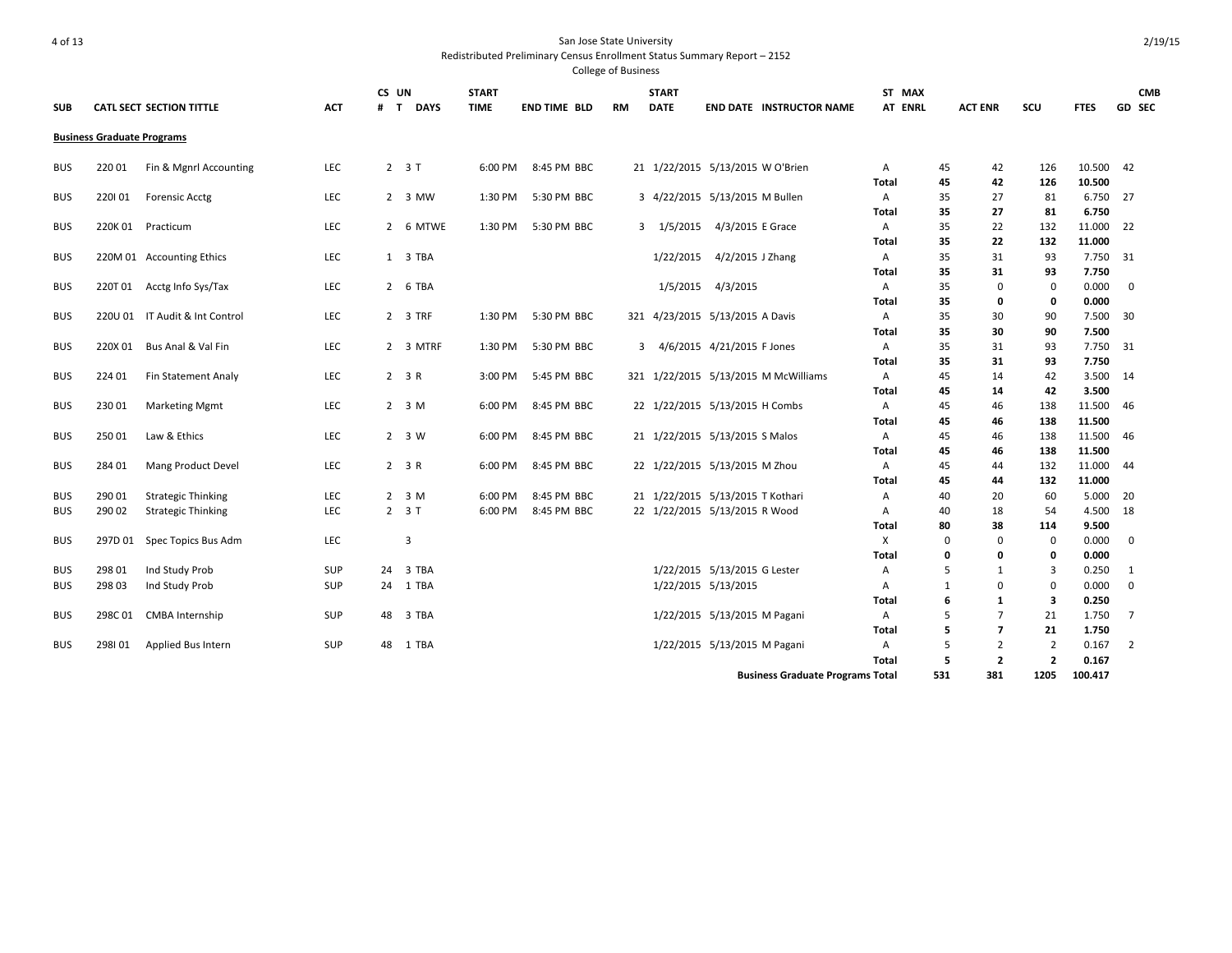|            |         |                                 |            | CS UN          |                     | <b>START</b> |                       |           | <b>START</b> |                                      | ST MAX         |          |                |             |                | <b>CMB</b>  |
|------------|---------|---------------------------------|------------|----------------|---------------------|--------------|-----------------------|-----------|--------------|--------------------------------------|----------------|----------|----------------|-------------|----------------|-------------|
| <b>SUB</b> |         | <b>CATL SECT SECTION TITTLE</b> | <b>ACT</b> |                | # T DAYS            | <b>TIME</b>  | <b>END TIME BLD</b>   | <b>RM</b> | <b>DATE</b>  | <b>END DATE INSTRUCTOR NAME</b>      | AT ENRL        |          | <b>ACT ENR</b> | scu         | <b>FTES</b>    | GD SEC      |
|            |         | Global Innovation & Leadership  |            |                |                     |              |                       |           |              |                                      |                |          |                |             |                |             |
|            |         |                                 |            |                |                     |              |                       |           |              |                                      |                |          |                |             |                |             |
| BUS5       | 16 01   | Intro Lrdshp & Innov            | LEC        |                | $2 \quad 3 \quad T$ | 6:00 PM      | 8:45 PM BBC           |           |              | 323 1/22/2015 5/13/2015 S Lilienthal | Α<br>Total     | 40<br>40 | 26<br>26       | 78<br>78    | 5.200<br>5.200 | $\mathbf 0$ |
| BUS5       | 140 01  | Fund of Oper Mgmt               | <b>LEC</b> |                | 2 3 TBA             |              |                       |           |              | 1/22/2015 5/13/2015 A Loomba         | Α              | 45       | 42             | 126         | 8.400          | 0           |
| BUS5       | 140 02  | Fund of Oper Mgmt               | LEC        |                | 2 3 MW              |              | 10:30 AM 11:45 AM BBC |           |              | 326 1/22/2015 5/13/2015 G Mathur     | A              | 45       | 45             | 135         | 9.000          | $\mathbf 0$ |
| BUS5       | 140 03  | Fund of Oper Mgmt               | LEC        |                | 2 3 MW              |              | 10:30 AM 11:45 AM BBC |           |              | 204 1/22/2015 5/13/2015 S Zhou       | A              | 120      | 118            | 354         | 23.600         | $\mathbf 0$ |
| BUS5       | 140 04  | Fund of Oper Mgmt               | LEC        |                | 2 3 MW              |              | 9:00 AM 10:15 AM BBC  |           |              | 326 1/22/2015 5/13/2015 G Mathur     | Α              | 45       | 43             | 129         | 8.650          | 1           |
| BUS5       | 140 05  | Fund of Oper Mgmt               | LEC        | $\overline{2}$ | 3 W                 | 6:00 PM      | 8:45 PM BBC           |           |              | 202 1/22/2015 5/13/2015 D Gilliss    | A              | 120      | 105            | 315         | 21.000         | $\Omega$    |
| BUS5       | 140 06  | Fund of Oper Mgmt               | LEC        |                | 2 3 TR              | 7:30 AM      | 8:45 AM BBC           |           |              | 320 1/22/2015 5/13/2015 D Bentley    | A              | 45       | 43             | 129         | 8.600          | $\mathbf 0$ |
| BUS5       | 140 07  | Fund of Oper Mgmt               | LEC        | $\overline{2}$ | 3 MW                |              | 10:30 AM 11:45 AM BBC | 104       |              | 1/22/2015 5/13/2015 R Kepple         | A              | 45       | 43             | 129         | 8.600          | $\mathbf 0$ |
| BUS5       | 140 08  |                                 | LEC        |                | 2 3 TR              |              | 9:00 AM 10:15 AM BBC  |           |              | 102 1/22/2015 5/13/2015 D Bentley    | Α              | 45       | 43             | 129         | 8.600          | $\Omega$    |
| BUS5       | 140 09  | Fund of Oper Mgmt               | <b>LEC</b> |                | 2 3 TR              | 12:00 PM     | 1:15 PM BBC           |           |              |                                      | $\overline{A}$ | 45       | 41             | 123         | 8.200          | $\mathbf 0$ |
|            |         | Fund of Oper Mgmt               |            |                |                     |              |                       |           |              | 324 1/22/2015 5/13/2015 D Gilliss    |                |          |                |             |                |             |
| BUS5       | 140 10  | Fund of Oper Mgmt               | LEC        |                | 2 3 TR              | 1:30 PM      | 2:45 PM BBC           |           |              | 324 1/22/2015 5/13/2015 D Gilliss    | A              | 45       | 41             | 123         | 8.250          | 1           |
| BUS5       | 140 11  | Fund of Oper Mgmt               | LEC        |                | 2 3 TR              |              | 10:30 AM 11:45 AM BBC |           |              | 320 1/22/2015 5/13/2015 X Qi         | A              | 45       | 44             | 132         | 8.800          | $\mathbf 0$ |
| BUS5       | 140 12  | Fund of Oper Mgmt               | LEC        |                | $2 \quad 3 \quad M$ | 6:00 PM      | 8:45 PM DMH           |           |              | 208 1/22/2015 5/13/2015 X Qi         | Α              | 45       | 42             | 126         | 8.400          | $\mathbf 0$ |
|            |         |                                 |            |                |                     |              |                       |           |              |                                      | Total          | 690      | 650            | 1950        | 130.100        |             |
| BUS5       | 141 01  | <b>Materials Mgt</b>            | <b>LEC</b> |                | 2 3 TR              | 7:30 AM      | 8:45 AM BBC           |           |              | 102 1/22/2015 5/13/2015 J Marino     | Α              | 45       | 49             | 147         | 9.800          | $\mathbf 0$ |
|            |         |                                 |            |                |                     |              |                       |           |              |                                      | Total          | 45       | 49             | 147         | 9.800          |             |
| BUS5       | 142 01  | <b>Total Quality Mgmt</b>       | <b>LEC</b> |                | 2 3 MW              | 7:30 AM      | 8:45 AM BBC           |           |              | 102 1/22/2015 5/13/2015 J Marino     | Α              | 45       | 54             | 162         | 10.800         | $\Omega$    |
|            |         |                                 |            |                |                     |              |                       |           |              |                                      | Total          | 45       | 54             | 162         | 10.800         |             |
| BUS5       | 144 01  | Supply Chain Mgmt               | LEC        |                | 2 3 TR              | 1:30 PM      | 2:45 PM BBC           |           |              | 320 1/22/2015 5/13/2015 M Zhou       | Α              | 45       | 43             | 129         | 8.600          | $\mathbf 0$ |
| BUS5       | 144 02  | Supply Chain Mgmt               | LEC        |                | $2 \t3 T$           | 6:00 PM      | 8:45 PM CCB           |           |              | 102 1/22/2015 5/13/2015 M Zhou       | Α              | 45       | 42             | 126         | 8.400          | $\mathbf 0$ |
|            |         |                                 |            |                |                     |              |                       |           |              |                                      | Total          | 90       | 85             | 255         | 17.000         |             |
| BUS5       | 146 01  | Project Management              | LEC        |                | 3                   |              |                       |           |              |                                      | X              | $\Omega$ | $\Omega$       | $\mathbf 0$ | 0.000          | $\mathbf 0$ |
| BUS5       | 146 02  | Project Management              | <b>LEC</b> |                | 2 3 R               | 3:00 PM      | 5:45 PM BBC           |           |              | 302 1/22/2015 5/13/2015 G Mathur     | Α              | 45       | 41             | 123         | 8.200          | $\Omega$    |
|            |         |                                 |            |                |                     |              |                       |           |              |                                      | Total          | 45       | 41             | 123         | 8.200          |             |
| BUS5       | 147 01  | Servic Oper Mgmt                | LEC        |                | 2 3 TR              | 12:00 PM     | 1:15 PM BBC           | 320       |              | 1/22/2015 5/13/2015 X Qi             | Α              | 45       | 44             | 132         | 8.800          | $\mathbf 0$ |
|            |         |                                 |            |                |                     |              |                       |           |              |                                      | Total          | 45       | 44             | 132         | 8.800          |             |
| BUS5       | 162 01  | Intl & Compar Mgmt              | <b>LEC</b> |                | $2 \t3 T$           | 6:00 PM      | 8:45 PM BBC           |           |              | 222 1/22/2015 5/13/2015 R Pollard    | A              | 45       | 46             | 138         | 9.200          | 0           |
| BUS5       | 162 02  | Intl & Compar Mgmt              | LEC        |                | 2 3 R               | 3:00 PM      | 5:45 PM BBC           | 102       |              | 1/22/2015 5/13/2015 W Van Hooff      | A              | 45       | 46             | 138         | 9.200          | $\mathbf 0$ |
| BUS5       | 162 03  | Intl & Compar Mgmt              | LEC        |                | $2 \t3 R$           | 6:00 PM      | 8:45 PM BBC           |           |              | 222 1/22/2015 5/13/2015 W Van Hooff  | Α              | 40       | 40             | 120         | 8.000          | $\mathbf 0$ |
|            |         |                                 |            |                |                     |              |                       |           |              |                                      | Total          | 130      | 132            | 396         | 26.400         |             |
| BUS5       | 165A 01 | Global Leadership               | <b>LEC</b> |                | 2 3 W               | 3:00 PM      | 5:45 PM BBC           |           |              | 323 1/22/2015 5/13/2015 G Lester     | Α              | 40       | 31             | 93          | 6.200          | $\Omega$    |
|            |         |                                 |            |                |                     |              |                       |           |              |                                      | <b>Total</b>   | 40       | 31             | 93          | 6.200          |             |
| BUS5       | 169B 01 | <b>Honors Seminar</b>           | LEC        |                | $2 \quad 3 \quad M$ | 4:30 PM      | 7:15 PM BBC           |           |              | 302 1/22/2015 5/13/2015 A Basu       | Α              | 40       | 14             | 42          | 2.800          | $\mathbf 0$ |
|            |         |                                 |            |                |                     |              |                       |           |              |                                      | Total          | 40       | 14             | 42          | 2.800          |             |
| BUS5       | 18101   | Intro to Entrepreneurshp        | LEC        |                | 2 3 TR              |              | 10:30 AM 11:45 AM BBC |           |              | 102 1/22/2015 5/13/2015 X Quan       | Α              | 45       | 43             | 129         | 8.600          | $\Omega$    |
| BUS5       | 18102   | Intro to Entrepreneurshp        | <b>LEC</b> |                | 2 3 TR              | 1:30 PM      | 2:45 PM BBC           |           |              | 102 1/22/2015 5/13/2015 X Quan       | Α              | 45       | 45             | 135         | 9.000          | $\Omega$    |
|            |         |                                 |            |                |                     |              |                       |           |              |                                      | Total          | 90       | 88             | 264         | 17.600         |             |
| BUS5       | 18201   | <b>Bus Plan for New Venture</b> | <b>LEC</b> |                | $2 \quad 3 \quad W$ | 3:00 PM      | 5:45 PM BBC           |           |              | 302 1/22/2015 5/13/2015 A Basu       | Α              | 45       | 37             | 111         | 7.400          | $\Omega$    |
|            |         |                                 |            |                |                     |              |                       |           |              |                                      | Total          | 45       | 37             | 111         | 7.400          |             |
| BUS5       | 18301   | Global Entreneurship            | LEC        |                | 2 3 MW              |              | 10:30 AM 11:45 AM BBC |           |              | 102 1/22/2015 5/13/2015 S Pruthi     | Α              | 45       | 27             | 81          | 5.400          | 0           |
| BUS5       | 18302   | Global Entreneurship            | LEC        |                | 2 3 MW              | 12:00 PM     | 1:15 PM BBC           |           |              | 102 1/22/2015 5/13/2015 S Pruthi     | Α              | 45       | 41             | 123         | 8.200          | $\mathbf 0$ |
|            |         |                                 |            |                |                     |              |                       |           |              |                                      | Total          | 90       | 68             | 204         | 13.600         |             |
| BUS5       | 186H 01 | E-Lab                           | SEM        |                | 5 3 W               | 6:00 PM      | 8:45 PM BBC           | 102       |              | 1/22/2015 5/13/2015 S Bennet         | Α              | 35       | 10             | 30          | 2.000          | $\Omega$    |
|            |         |                                 |            |                |                     |              |                       |           |              |                                      | Total          | 35       | 10             | 30          | 2.000          |             |
| BUS5       | 18701   | Global Dimensn Bus              | LEC        |                | $2 \t3 T$           | 3:00 PM      | 5:45 PM BBC           |           |              | 302 1/22/2015 5/13/2015 T Kothari    | A              | 45       | 44             | 132         | 8.800          | $\mathbf 0$ |
| BUS5       | 18702   | Global Dimensn Bus              | LEC        |                | 2 3 MW              |              | 10:30 AM 11:45 AM DH  |           |              | 415 1/22/2015 5/13/2015 T Shirley    | A              | 45       | 44             | 132         | 8.800          | $\Omega$    |
|            |         |                                 |            |                |                     |              |                       |           |              |                                      |                |          |                |             |                |             |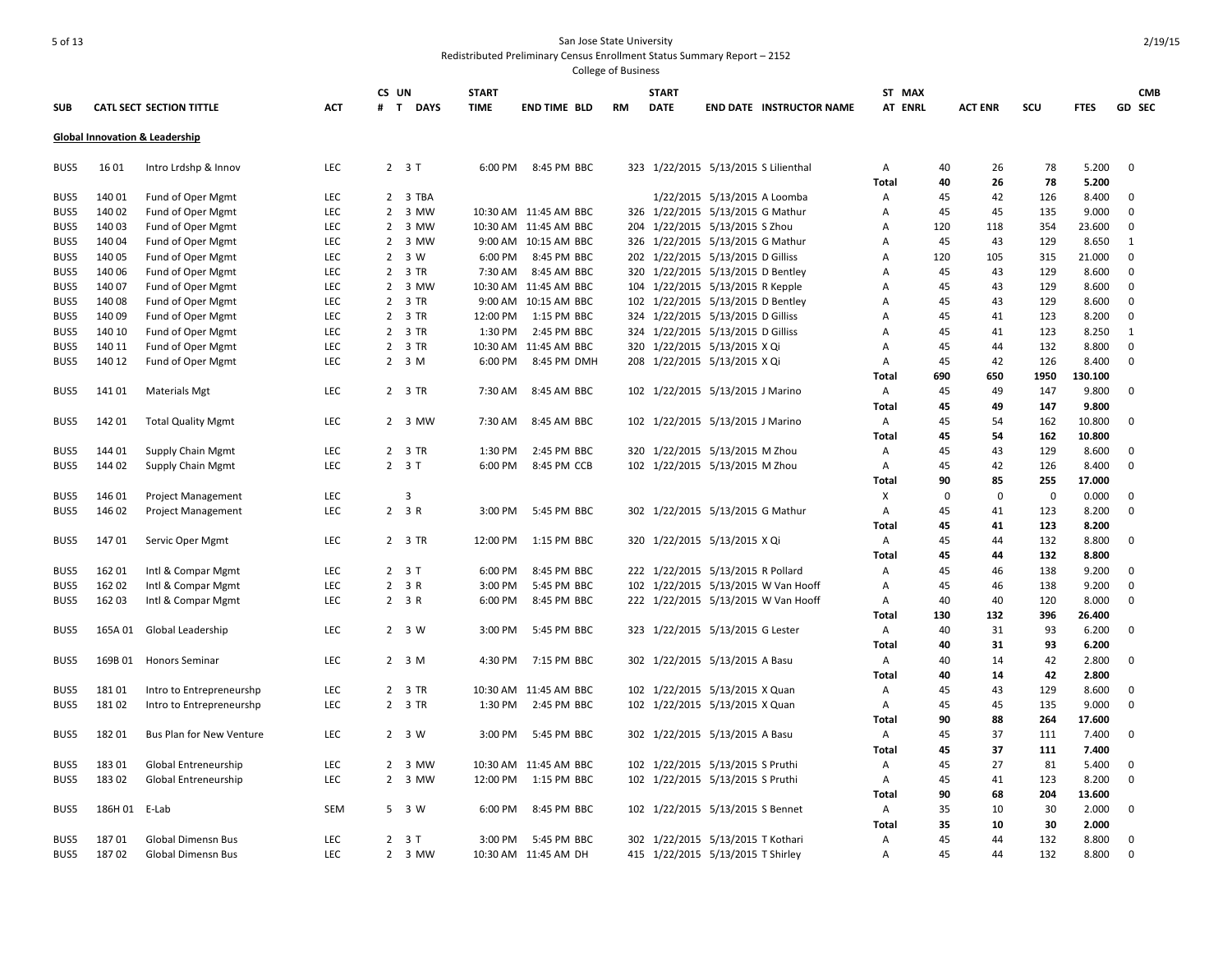|            |        |                           |            | CS UN |             | <b>START</b> |                       |           | <b>START</b> |                                                 | ST MAX  |             |                |          |             | <b>CMB</b>    |
|------------|--------|---------------------------|------------|-------|-------------|--------------|-----------------------|-----------|--------------|-------------------------------------------------|---------|-------------|----------------|----------|-------------|---------------|
| <b>SUB</b> |        | CATL SECT SECTION TITTLE  | <b>ACT</b> |       | <b>DAYS</b> | <b>TIME</b>  | <b>END TIME BLD</b>   | <b>RM</b> | <b>DATE</b>  | <b>END DATE INSTRUCTOR NAME</b>                 | AT ENRL |             | <b>ACT ENR</b> | scu      | <b>FTES</b> | <b>GD SEC</b> |
| BUS5       | 18703  | <b>Global Dimensn Bus</b> | LEC        |       | 2 3 MW      | 12:00 PM     | 1:15 PM BBC           |           |              | 324 1/22/2015 5/13/2015 T Shirley               | A       | 45          | 45             | 135      | 9.000       | - 0           |
| BUS5       | 18704  | <b>Global Dimensn Bus</b> | LEC        |       | 2 3 MW      | 1:30 PM      | 2:45 PM BBC           | 324       |              | 1/22/2015 5/13/2015   Yang                      | A       | 45          | 43             | 129      | 8.600       | 0             |
| BUS5       | 18705  | <b>Global Dimensn Bus</b> | <b>LEC</b> |       | 2 3 TBA     |              |                       |           |              | 1/22/2015 5/13/2015   Yang                      | A       | 45          | 44             | 132      | 8.800       | 0             |
| BUS5       | 18706  | <b>Global Dimensn Bus</b> | <b>LEC</b> |       | 2 3 TR      | 7:30 AM      | 8:45 AM BBC           |           |              | 326 1/22/2015 5/13/2015 S Francis               | A       | 45          | 44             | 132      | 8.800       | - 0           |
| BUS5       | 18707  | <b>Global Dimensn Bus</b> | <b>LEC</b> |       | 2 3 TR      |              | 9:00 AM 10:15 AM BBC  |           |              | 204 1/22/2015 5/13/2015 S Francis               | A       | 120         | 119            | 357      | 23.800      | - 0           |
| BUS5       | 18708  | <b>Global Dimensn Bus</b> | <b>LEC</b> |       | 2 3 TR      |              | 10:30 AM 11:45 AM BBC |           |              | 22 1/22/2015 5/13/2015 I Yang                   | A       | 45          | 42             | 126      | 8.400       | - 0           |
| BUS5       | 18709  | <b>Global Dimensn Bus</b> | LEC        |       | 2 3 W       | 6:00 PM      | 8:45 PM BBC           | 205       |              | 1/22/2015 5/13/2015 K Perry                     | A       | 45          | 45             | 135      | 9.000       | - 0           |
| BUS5       | 187 10 | <b>Global Dimensn Bus</b> | LEC        |       | 2 3 TBA     |              |                       |           |              | 1/22/2015 5/13/2015 A Rao                       | A       | 120         | 118            | 354      | 23.600      | $\Omega$      |
| BUS5       | 187 11 | <b>Global Dimensn Bus</b> | <b>LEC</b> |       | 2 3 TBA     |              |                       |           |              | 1/22/2015 5/13/2015 A Rao                       | A       | 45          | 45             | 135      | 9.000       | $\Omega$      |
| BUS5       | 187 12 | <b>Global Dimensn Bus</b> | <b>LEC</b> |       | 2 3 TBA     |              |                       |           |              | 1/22/2015 5/13/2015   Yang                      | A       | 45          | 44             | 132      | 8.850       |               |
| BUS5       | 187 13 | <b>Global Dimensn Bus</b> | <b>LEC</b> |       | $2 \t3F$    |              | 9:00 AM 11:45 AM BBC  |           |              | 102 1/22/2015 5/13/2015 A Osland                | A       | 45          | 41             | 123      | 8.200       | - 0           |
| BUS5       | 187 14 | <b>Global Dimensn Bus</b> | LEC        |       |             |              |                       |           |              |                                                 | x       | $\mathbf 0$ | $\mathbf 0$    | $\Omega$ | 0.000       | - 0           |
| BUS5       | 187 15 | <b>Global Dimensn Bus</b> | <b>LEC</b> |       | 2 3 TR      |              | 9:00 AM 10:15 AM BBC  |           |              | 320 1/22/2015 5/13/2015 A Musgrave              | A       | 45          | 43             | 129      | 8.600       | - 0           |
| BUS5       | 187 16 | <b>Global Dimensn Bus</b> | <b>LEC</b> |       | 2 3 W       | 3:00 PM      | 5:45 PM BBC           |           |              | 105 1/22/2015 5/13/2015 A Osland                | A       | 45          | 43             | 129      | 8.600       | - 0           |
| BUS5       | 187 17 | <b>Global Dimensn Bus</b> | <b>LEC</b> |       | $2 \t3 T$   | 6:00 PM      | 8:45 PM CL            |           |              | 224 1/22/2015 5/13/2015 A Osland                | A       | 45          | 41             | 123      | 8.200       | $\Omega$      |
|            |        |                           |            |       |             |              |                       |           |              |                                                 | Total   | 870         | 845            | 2535     | 169.050     |               |
|            |        |                           |            |       |             |              |                       |           |              | <b>Global Innovation &amp; Leadership Total</b> |         | 2340        | 2174           | 6522     | 434.950     |               |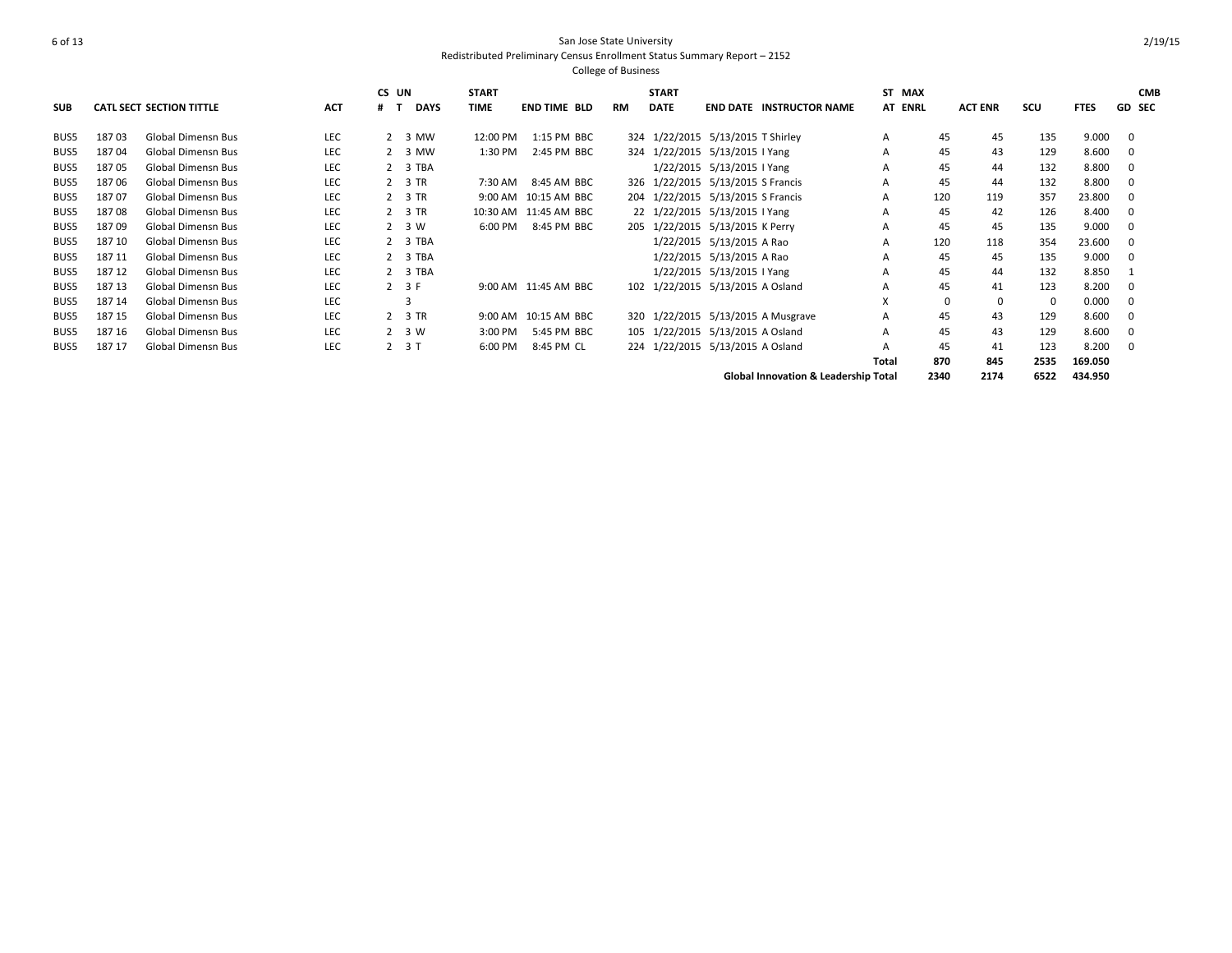| <b>SUB</b> |         | <b>CATL SECT SECTION TITTLE</b>       | <b>ACT</b> | CS UN<br>#     | $\mathbf{T}$<br><b>DAYS</b> | <b>START</b><br><b>TIME</b> | <b>END TIME BLD</b>   | <b>RM</b> | <b>START</b><br><b>DATE</b> | <b>END DATE INSTRUCTOR NAME</b>             | ST MAX<br><b>AT ENRL</b> |             | <b>ACT ENR</b> | scu         | <b>FTES</b> | <b>CMB</b><br><b>GD SEC</b> |
|------------|---------|---------------------------------------|------------|----------------|-----------------------------|-----------------------------|-----------------------|-----------|-----------------------------|---------------------------------------------|--------------------------|-------------|----------------|-------------|-------------|-----------------------------|
|            |         |                                       |            |                |                             |                             |                       |           |                             |                                             |                          |             |                |             |             |                             |
|            |         | <b>Management Information Systems</b> |            |                |                             |                             |                       |           |                             |                                             |                          |             |                |             |             |                             |
| BUS4       | 91L 01  | Comp Tools for Bus                    | LEC        |                | $1 \quad 1$ T               | 6:00 PM                     | 7:15 PM BBC           | 305       |                             | 2/10/2015 4/28/2015 P Kwan                  | А                        | 45          | 46             | 46          | 3.067       | $\mathbf 0$                 |
| BUS4       | 91L02   | Comp Tools for Bus                    | LEC        |                | $1 \quad 1$ T               | 7:30 PM                     | 8:45 PM BBC           | 305       |                             | 2/10/2015 4/28/2015 P Kwan                  | A                        | 45          | 41             | 41          | 2.733       | $\mathbf 0$                 |
| BUS4       | 91L03   | Comp Tools for Bus                    | <b>LEC</b> |                | 1 1 M                       |                             | 9:00 AM 10:15 AM BBC  | 305       |                             | 2/9/2015 4/20/2015 M Splane                 | А                        | 45          | 44             | 44          | 2.933       | $\mathbf 0$                 |
| BUS4       | 91L04   | Comp Tools for Bus                    | <b>LEC</b> |                | 1 1 M                       |                             | 10:30 AM 11:45 AM BBC | 305       |                             | 2/9/2015 4/20/2015 M Splane                 | А                        | 45          | 40             | 40          | 2.667       | $\mathbf 0$                 |
| BUS4       | 91L05   | Comp Tools for Bus                    | LEC        |                | 1 1 M                       | 1:30 PM                     | 2:45 PM BBC           | 305       |                             | 2/9/2015 4/20/2015 M Splane                 | А                        | 45          | 43             | 43          | 2.867       | $\mathbf 0$                 |
| BUS4       | 91L 06  | Comp Tools for Bus                    | LEC        |                | 1 1 M                       | 3:00 PM                     | 4:15 PM BBC           | 305       |                             | 2/9/2015 4/20/2015 M Splane                 | А                        | 45          | 44             | 44          | 2.933       | $\mathbf 0$                 |
| BUS4       | 91L 07  | Comp Tools for Bus                    | LEC        |                | 1 1 W                       |                             | 9:00 AM 10:15 AM BBC  | 305       |                             | 2/11/2015 4/22/2015 M Splane                | А                        | 45          | 45             | 45          | 3.000       | $\mathbf 0$                 |
| BUS4       | 91L08   | Comp Tools for Bus                    | <b>LEC</b> |                | 1 1 W                       |                             | 10:30 AM 11:45 AM BBC | 305       |                             | 2/11/2015 4/22/2015 M Splane                | A                        | 45          | 43             | 43          | 2.867       | $\mathbf 0$                 |
| BUS4       | 91L09   | Comp Tools for Bus                    | LEC        |                | 1 1 W                       | 1:30 PM                     | 2:45 PM BBC           | 305       |                             | 2/11/2015 4/22/2015 M Splane                | А                        | 45          | 42             | 42          | 2.800       | $\mathbf{0}$                |
| BUS4       | 91L 10  | Comp Tools for Bus                    | LEC        |                | 1 1 W                       | 3:00 PM                     | 4:15 PM BBC           |           |                             | 305 2/11/2015 4/22/2015 M Splane            | Α                        | 45          | 42             | 42          | 2.800       | $\mathbf 0$                 |
|            |         |                                       |            |                |                             |                             |                       |           |                             |                                             | Total                    | 450         | 430            | 430         | 28.667      |                             |
| BUS4       | 92 01   | Intro Bus Prog                        | <b>SEM</b> |                | 4 3 MW                      | 1:30 PM                     | 2:45 PM BBC           |           |                             | 304 1/22/2015 5/13/2015 N Aggarwal          | Α                        | 45          | 43             | 129         | 8.600       | $\mathbf 0$                 |
| BUS4       | 92 02   | Intro Bus Prog                        | <b>SEM</b> |                | 4 3 MW                      | 3:00 PM                     | 4:15 PM BBC           |           |                             | 304 1/22/2015 5/13/2015 N Aggarwal          | А                        | 45          | 42             | 126         | 8.400       | $\mathbf 0$                 |
|            |         |                                       |            |                |                             |                             |                       |           |                             |                                             | <b>Total</b>             | 90          | 85             | 255         | 17.000      |                             |
| BUS4       | 110A 01 | Fund Mgmt Info Sys                    | <b>SEM</b> |                | 4 3 TR                      |                             | 9:00 AM 10:15 AM BBC  |           |                             | 305 1/22/2015 5/13/2015 L Albert            | А                        | 45          | 31             | 93          | 6.200       | $\mathbf{0}$                |
| BUS4       | 110A 02 | Fund Mgmt Info Sys                    | <b>SEM</b> | $\overline{4}$ | 3 TR                        | 12:00 PM                    | 1:15 PM BBC           | 305       |                             | 1/22/2015 5/13/2015 L Albert                | Α                        | 45          | 37             | 111         | 7.400       | $\mathbf 0$                 |
| BUS4       | 110A 03 | Fund Mgmt Info Sys                    | <b>SEM</b> |                | 4 3 MW                      | 12:00 PM                    | 1:15 PM BBC           |           |                             | 305 1/22/2015 5/13/2015 L Albert            | A                        | 45          | 43             | 129         | 8.600       | $\mathbf 0$                 |
|            |         |                                       |            |                |                             |                             |                       |           |                             |                                             | Total                    | 135         | 111            | 333         | 22.200      |                             |
| BUS4       | 110B01  | Sys Analysis & Design                 | <b>SEM</b> |                | 4 3 MW                      |                             | 9:00 AM 10:15 AM BBC  |           |                             | 103 1/22/2015 5/13/2015 R Burkhard          | Α                        | 45          | 30             | 90          | 6.000       | $\mathbf 0$                 |
| BUS4       | 110B 02 | Sys Analysis & Design                 | <b>SEM</b> | 4              | 3 MW                        |                             | 10:30 AM 11:45 AM BBC | 320       |                             | 1/22/2015 5/13/2015 R Burkhard              | Α                        | 45          | 45             | 135         | 9.000       | $\mathbf{0}$                |
| BUS4       | 110B 03 | Sys Analysis & Design                 | <b>SEM</b> |                | 4 3 T                       | 3:00 PM                     | 5:45 PM BBC           |           |                             | 320 1/22/2015 5/13/2015 R Burkhard          | Α                        | 45          | 22             | 66          | 4.400       | $\mathbf 0$                 |
|            |         |                                       |            |                |                             |                             |                       |           |                             |                                             | Total                    | 135         | 97             | 291         | 19.400      |                             |
| BUS4       | 11101   | Networking & Data Communics           | <b>SEM</b> |                | 4 3 MW                      | 12:00 PM                    | 1:15 PM BBC           | 320       |                             | 1/22/2015 5/13/2015 S Dhar                  | А                        | 45          | 45             | 135         | 9.000       | $\mathbf 0$                 |
| BUS4       | 111 02  | Networking & Data Communics           | <b>SEM</b> |                | 4 3 M                       | 3:00 PM                     | 5:45 PM BBC           |           |                             | 320 1/22/2015 5/13/2015 S Dhar              | А                        | 45          | 37             | 111         | 7.400       | $\mathbf 0$                 |
| BUS4       | 111 03  | Networking & Data Communics           | <b>SEM</b> |                | 3                           |                             |                       |           |                             |                                             | x                        | $\mathbf 0$ | $\mathbf 0$    | $\mathbf 0$ | 0.000       | $\mathbf 0$                 |
| BUS4       | 11104   | Networking & Data Communics           | <b>SEM</b> |                | 4 3 T                       | 3:00 PM                     | 5:45 PM BBC           |           |                             | 102 1/22/2015 5/13/2015 R Sridar            | A                        | 45          | 44             | 132         | 8.800       | $\mathbf 0$                 |
|            |         |                                       |            |                |                             |                             |                       |           |                             |                                             | Total                    | 135         | 126            | 378         | 25.200      |                             |
| BUS4       | 11201   | Database Management Systms            | <b>SEM</b> |                | 4 3 T                       | 3:00 PM                     | 5:45 PM BBC           |           |                             | 103 1/22/2015 5/13/2015 A Shirani           | Α                        | 45          | 45             | 135         | 9.000       | $\mathbf 0$                 |
| BUS4       | 11202   | Database Management Systms            | <b>SEM</b> |                | 4 3 T                       | 6:00 PM                     | 8:45 PM BBC           | 103       |                             | 1/22/2015 5/13/2015 A Shirani               | Α                        | 45          | 40             | 120         | 8.050       | 1                           |
| BUS4       | 11203   | Database Management Systms            | SEM        |                | 4 3 TR                      | 12:00 PM                    | 1:15 PM BBC           | 304       |                             | 1/22/2015 5/13/2015 S Venkatsubramanyan     | Α                        | 45          | 45             | 135         | 9.000       | $\mathbf 0$                 |
|            |         |                                       |            |                |                             |                             |                       |           |                             |                                             | Total                    | 135         | 130            | 390         | 26.050      |                             |
| BUS4       | 115 01  | Advanced Ntwrkng & Data Comm          | <b>SEM</b> |                | 4 3 W                       | 3:00 PM                     | 5:45 PM BBC           |           |                             | 103 1/22/2015 5/13/2015 S Dhar              | Α                        | 45          | 42             | 126         | 8.400       | $\mathbf 0$                 |
|            |         |                                       |            |                |                             |                             |                       |           |                             |                                             | Total                    | 45          | 42             | 126         | 8.400       |                             |
| BUS4       | 116 01  | Adv DB Mgmt Sys                       | SEM        |                | 4 3 R                       | 3:00 PM                     | 5:45 PM BBC           | 305       |                             | 1/22/2015 5/13/2015 A Shirani               | Α                        | 45          | 36             | 108         | 7.200       | 0                           |
|            |         |                                       |            |                |                             |                             |                       |           |                             |                                             | Total                    | 45          | 36             | 108         | 7.200       |                             |
| BUS4       | 118S01  | <b>Special Topics MIS</b>             | SEM        |                | $2 \quad 3 \quad W$         | 6:00 PM                     | 8:45 PM BBC           |           |                             | 320 1/22/2015 5/13/2015 S Jensen            | Α                        | 45          | 20             | 60          | 4.000       | $\mathbf 0$                 |
| BUS4       | 118S 02 | <b>Special Topics MIS</b>             | <b>SEM</b> |                | $2 \quad 3 \quad M$         | 3:00 PM                     | 5:45 PM BBC           | 103       |                             | 1/22/2015 5/13/2015 J Sawyer                | Α                        | 20          | 15             | 45          | 3.000       | $\mathbf{0}$                |
|            |         |                                       |            |                |                             |                             |                       |           |                             |                                             | Total                    | 65          | 35             | 105         | 7.000       |                             |
| BUS4       | 118W 01 | <b>Web Based Computing</b>            | SEM        |                | 4 3 TR                      |                             | 9:00 AM 10:15 AM BBC  | 304       |                             | 1/22/2015 5/13/2015 S Venkatsubramanyan     | Α                        | 45          | 27             | 81          | 5.400       | 0                           |
| BUS4       |         | 118W 02 Web Based Computing           | <b>SEM</b> |                | 4 3 TR                      |                             | 10:30 AM 11:45 AM BBC |           |                             | 304 1/22/2015 5/13/2015 S Venkatsubramanyan | Α                        | 45          | 46             | 138         | 9.200       | 0                           |
|            |         |                                       |            |                |                             |                             |                       |           |                             |                                             | Total                    | 90          | 73             | 219         | 14.600      |                             |
| BUS4       | 119A 01 | Practicum in MIS                      | SEM        |                | 5 3 M                       | 6:00 PM                     | 8:45 PM BBC           |           |                             | 103 1/22/2015 5/13/2015 L Gee               |                          | 45          | 36             | 108         | 7.200       | 0                           |
| BUS4       |         | 119A 02 Practicum in MIS              | <b>SEM</b> |                | 5 3 W                       | 3:00 PM                     | 5:45 PM BBC           |           |                             | 320 1/22/2015 5/13/2015 R Sridar            | Α<br>Α                   | 45          | 42             | 126         | 8.400       | $\mathbf{0}$                |
|            |         |                                       |            |                |                             |                             |                       |           |                             |                                             | Total                    | 90          | 78             | 234         | 15.600      |                             |
| BUS4       | 119B 01 | Bus Strat Info Sys                    | <b>SEM</b> |                | 5 3 MW                      | 1:30 PM                     | 2:45 PM BBC           | 103       |                             | 1/22/2015 5/13/2015 R Sessions              | Α                        | 45          | 47             | 141         | 9.400       | $\mathbf{0}$                |
| BUS4       |         | 119B 02 Bus Strat Info Sys            | <b>SEM</b> | 5.             | 3 W                         | 6:00 PM                     | 8:45 PM BBC           |           |                             | 103 1/22/2015 5/13/2015 L Gee               | A                        | 45          | 44             | 132         | 8.800       | $\mathbf 0$                 |
|            |         |                                       |            |                |                             |                             |                       |           |                             |                                             | Total                    | 90          | 91             | 273         | 18.200      |                             |
|            |         |                                       |            |                |                             |                             |                       |           |                             |                                             |                          |             |                |             |             |                             |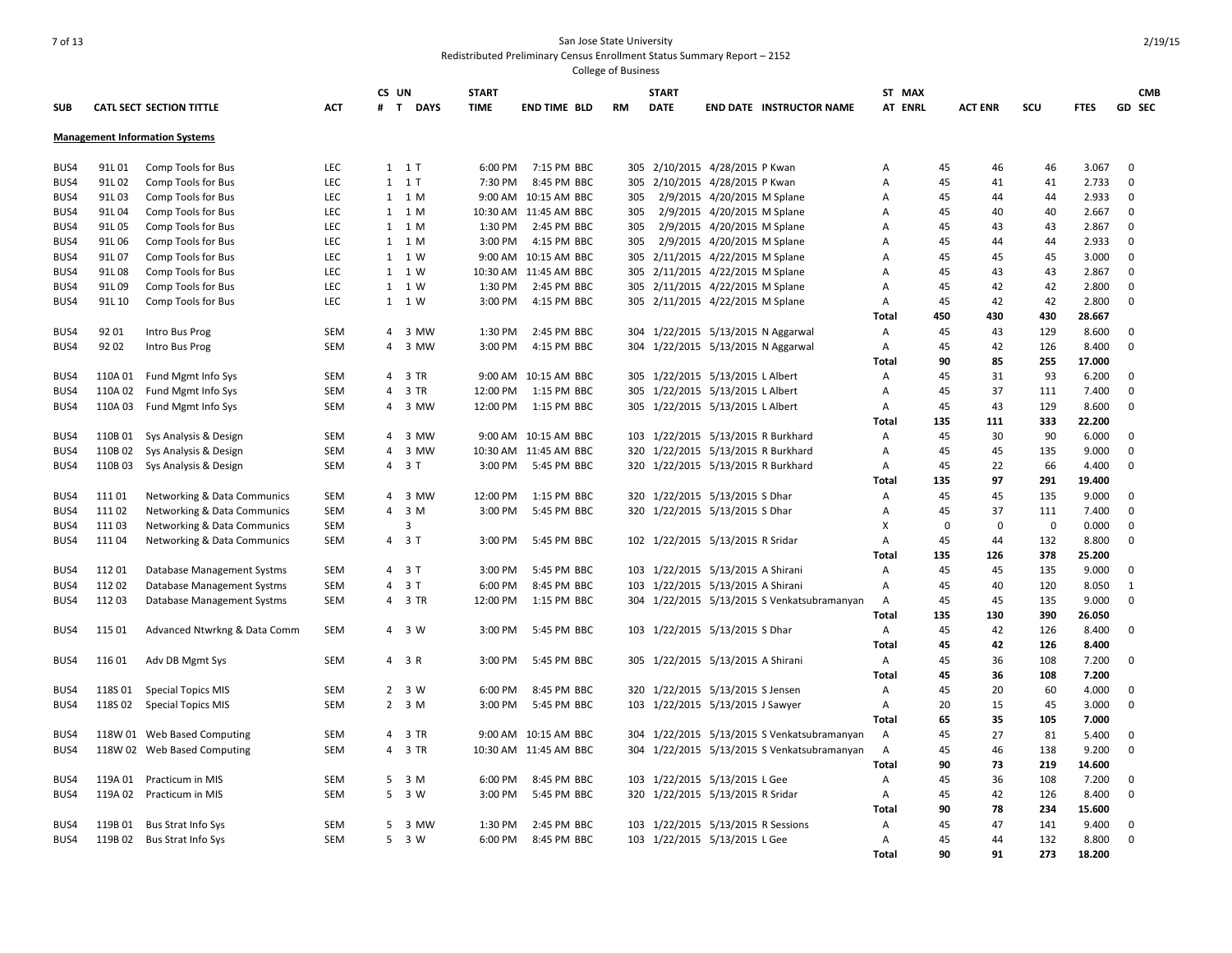|            |        |                                 |            | CS UN    |                     | <b>START</b> |                       |           | <b>START</b> |                                             | ST MAX  |          |                |      |             | <b>CMB</b>    |
|------------|--------|---------------------------------|------------|----------|---------------------|--------------|-----------------------|-----------|--------------|---------------------------------------------|---------|----------|----------------|------|-------------|---------------|
| <b>SUB</b> |        | <b>CATL SECT SECTION TITTLE</b> | <b>ACT</b> | #<br>. т | <b>DAYS</b>         | <b>TIME</b>  | <b>END TIME BLD</b>   | <b>RM</b> | <b>DATE</b>  | <b>END DATE INSTRUCTOR NAME</b>             | AT ENRL |          | <b>ACT ENR</b> | scu  | <b>FTES</b> | <b>GD SEC</b> |
|            |        |                                 |            |          |                     |              |                       |           |              |                                             |         |          |                |      |             |               |
| BUS4       | 180101 | Ind Studies MIS                 | SUP        | 36       | 3 TBA               |              |                       |           |              | 1/22/2015 5/13/2015                         | А       | $\Omega$ | 0              | 0    | 0.000       | $\Omega$      |
| BUS4       | 180102 | Ind Studies MIS                 | <b>SUP</b> | 36       | 1 TBA               |              |                       |           |              | 1/22/2015 5/13/2015 T Hill                  | А       | 10       | $\mathbf 0$    | 0    | 0.000       | 0             |
| BUS4       | 180103 | Ind Studies MIS                 | <b>SUP</b> | 36       | 2 TBA               |              |                       |           |              | 1/22/2015 5/13/2015 T Hill                  | А       | 10       | $\mathbf 0$    | 0    | 0.000       | 0             |
| BUS4       | 180104 | Ind Studies MIS                 | <b>SUP</b> | 36       | 3 TBA               |              |                       |           |              | 1/22/2015 5/13/2015 T Hill                  | А       | 10       | 0              | 0    | 0.000       | $\Omega$      |
|            |        |                                 |            |          |                     |              |                       |           |              |                                             | Total   | 30       | $\mathbf{0}$   | 0    | 0.000       |               |
| BUS4       | 18801  | <b>Business Systems</b>         | LEC        |          | 2 3 MW              |              | 9:00 AM 10:15 AM BBC  |           |              | 220 1/22/2015 5/13/2015 W Nance             | А       | 45       | 45             | 135  | 9.000       | $\Omega$      |
| BUS4       | 18802  | <b>Business Systems</b>         | LEC        |          | 2 3 MW              |              | 10:30 AM 11:45 AM BBC |           |              | 103 1/22/2015 5/13/2015 N Aggarwal          | А       | 45       | 44             | 132  | 8.800       | 0             |
| BUS4       | 18803  | <b>Business Systems</b>         | LEC        |          | 2 3 MW              | 1:30 PM      | 2:45 PM BBC           |           |              | 320 1/22/2015 5/13/2015 W Nance             | А       | 45       | 45             | 135  | 9.000       | $\Omega$      |
| BUS4       | 18804  | <b>Business Systems</b>         | LEC        |          | $2 \quad 3 \quad M$ | 3:00 PM      | 5:45 PM BBC           |           |              | 102 1/22/2015 5/13/2015 R Sridar            | А       | 45       | 42             | 126  | 8.400       | 0             |
| BUS4       | 188 05 | <b>Business Systems</b>         | LEC        |          | 2 <sup>3</sup> M    | 6:00 PM      | 8:45 PM BBC           |           |              | 320 1/22/2015 5/13/2015 S Jensen            | А       | 45       | 41             | 123  | 8.200       | $\Omega$      |
| BUS4       | 188 06 | <b>Business Systems</b>         | <b>LEC</b> |          | 2 3 TR              | 10:30 AM     | 11:45 AM BBC          |           |              | 103 1/22/2015 5/13/2015 R Sessions          | А       | 45       | 46             | 138  | 9.200       | $\Omega$      |
| BUS4       | 18807  | <b>Business Systems</b>         | LEC        |          | 2 3 TR              | 1:30 PM      | 2:45 PM BBC           |           |              | 103 1/22/2015 5/13/2015 R Sessions          | А       | 45       | 45             | 135  | 9.000       | 0             |
| BUS4       | 18808  | <b>Business Systems</b>         | LEC        |          | $2 \t3 T$           | 6:00 PM      | 8:45 PM BBC           |           |              | 320 1/22/2015 5/13/2015 L Gee               | А       | 45       | 42             | 126  | 8.400       | $\mathbf 0$   |
| BUS4       | 18809  | <b>Business Systems</b>         | LEC        |          | 2 3 W               | 3:00 PM      | 5:45 PM BBC           |           |              | 202 1/22/2015 5/13/2015 G Webb              | А       | 119      | 117            | 351  | 23.400      |               |
| BUS4       | 188 10 | <b>Business Systems</b>         | <b>LEC</b> |          | 2 3 R               | 3:00 PM      | 5:45 PM BBC           |           |              | 320 1/22/2015 5/13/2015 G Webb              | А       | 45       | 45             | 135  | 9.000       | 0             |
| BUS4       | 188 11 | <b>Business Systems</b>         | LEC        |          | 2 3 R               | 6:00 PM      | 8:45 PM BBC           |           |              | 320 1/22/2015 5/13/2015 S Jensen            | А       | 45       | 45             | 135  | 9.000       | $\Omega$      |
|            |        |                                 |            |          |                     |              |                       |           |              |                                             | Total   | 569      | 557            | 1671 | 111.400     |               |
|            |        |                                 |            |          |                     |              |                       |           |              | <b>Management Information Systems Total</b> |         | 2104     | 1891           | 4813 | 320.917     |               |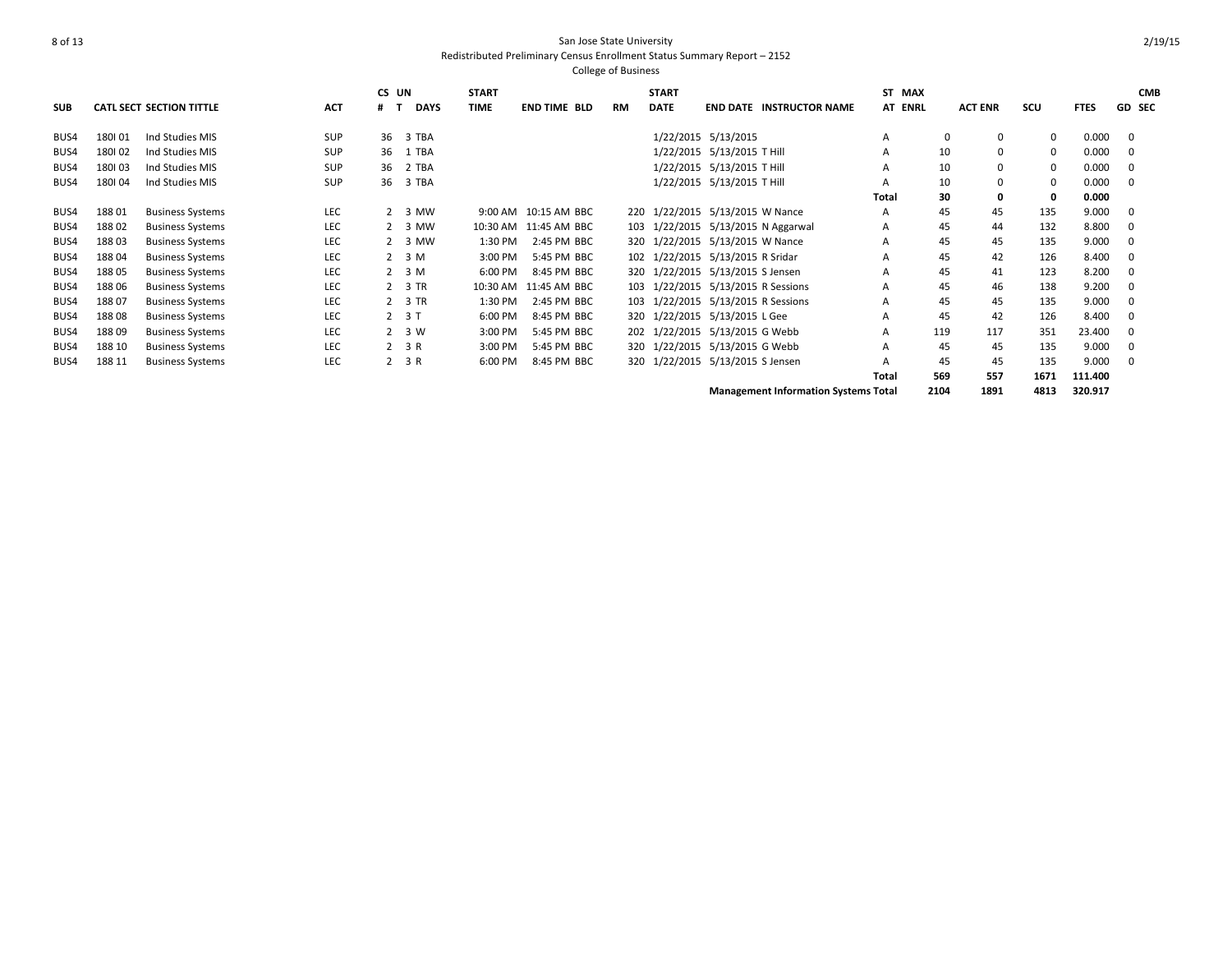| <b>SUB</b>                           |         | <b>CATL SECT SECTION TITTLE</b>               | ACT        | CS UN<br>#     | <b>DAYS</b><br>$\mathbf{T}$ | <b>START</b><br><b>TIME</b> | <b>END TIME BLD</b>   | <b>RM</b> | <b>START</b><br><b>DATE</b> | <b>END DATE INSTRUCTOR NAME</b>      | ST MAX<br><b>AT ENRL</b> |          | <b>ACT ENR</b> | scu         | <b>FTES</b> | <b>CMB</b><br>GD SEC |
|--------------------------------------|---------|-----------------------------------------------|------------|----------------|-----------------------------|-----------------------------|-----------------------|-----------|-----------------------------|--------------------------------------|--------------------------|----------|----------------|-------------|-------------|----------------------|
| <b>Marketing</b>                     |         |                                               |            |                |                             |                             |                       |           |                             |                                      |                          |          |                |             |             |                      |
| BUS2                                 | 90 03   | <b>Bus Statistics</b>                         | SEM        |                | 4 3 MW                      | 12:00 PM                    | 1:15 PM BBC           | 105       |                             | 1/22/2015 5/13/2015 A Kalinowski     | Α                        | 45       | 43             | 129         | 8.600       | $\mathbf 0$          |
| BUS <sub>2</sub>                     | 90 04   | <b>Bus Statistics</b>                         | SEM        | 4              | 3 MW                        | 1:30 PM                     | 2:45 PM BBC           | 105       |                             | 1/22/2015 5/13/2015 A Kalinowski     | А                        | 45       | 42             | 126         | 8.400       | 0                    |
| BUS <sub>2</sub>                     | 90 05   | <b>Bus Statistics</b>                         | SEM        |                | 4 3 M                       | 6:00 PM                     | 8:45 PM BBC           | 105       |                             | 1/22/2015 5/13/2015 Y Ahuja          | А                        | 45       | 43             | 129         | 8.600       | 0                    |
| BUS <sub>2</sub>                     | 90 06   | <b>Bus Statistics</b>                         | SEM        |                | 4 3 TR                      |                             | 9:00 AM 10:15 AM BBC  |           |                             | 105 1/22/2015 5/13/2015 Y Ahuja      | А                        | 45       | 44             | 132         | 8.800       | 0                    |
| BUS <sub>2</sub>                     | 90 07   | <b>Bus Statistics</b>                         | <b>SEM</b> |                | 4 3 TR                      |                             | 10:30 AM 11:45 AM BBC |           |                             | 105 1/22/2015 5/13/2015 Y Ahuja      | А                        | 45       | 44             | 132         | 8.800       | $\mathbf{0}$         |
|                                      |         |                                               |            |                |                             |                             |                       |           |                             |                                      | Total                    | 225      | 216            | 648         | 43.200      |                      |
| BUS <sub>2</sub>                     | 130 01  | Intro to Marketing                            | LEC        |                | 2 3 MW                      |                             | 10:30 AM 11:45 AM BBC |           |                             | 224 1/22/2015 5/13/2015 M Rajan      | А                        | 45       | 45             | 135         | 9.000       | $\mathbf{0}$         |
| BUS2                                 | 130 02  | Intro to Marketing                            | <b>LEC</b> |                | 2 3 MW                      | 1:30 PM                     | 2:45 PM BBC           | 224       |                             | 1/22/2015 5/13/2015 M Rajan          | А                        | 45       | 45             | 135         | 9.000       | $\mathbf 0$          |
| BUS2                                 | 130 03  | Intro to Marketing                            | LEC        | $\overline{2}$ | 3 M                         | 6:00 PM                     | 8:45 PM BBC           | 324       |                             | 1/22/2015 5/13/2015 G Castro         | А                        | 45       | 44             | 132         | 8.800       | $\mathbf 0$          |
| BUS2                                 | 130 04  | Intro to Marketing                            | LEC        |                | 2 3 TR                      |                             | 9:00 AM 10:15 AM BBC  |           |                             | 22 1/22/2015 5/13/2015 S Lilienthal  | А                        | 45       | 44             | 132         | 8.800       | $\mathbf 0$          |
| BUS <sub>2</sub>                     | 130 07  | Intro to Marketing                            | LEC        |                | 2 3 TR                      | 3:00 PM                     | 4:15 PM BBC           |           |                             | 224 1/22/2015 5/13/2015 S Lilienthal | A                        | 45       | 44             | 132         | 8.850       | $\mathbf{1}$         |
| BUS <sub>2</sub>                     | 130 08  | Intro to Marketing                            | LEC        |                | $2 \quad 3 \quad T$         | 3:00 PM                     | 5:45 PM BBC           | 204       |                             | 1/22/2015 5/13/2015 T Louie          | A                        | 120      | 93             | 279         | 18.600      | 0                    |
| BUS <sub>2</sub>                     | 130 09  | Intro to Marketing                            | LEC        |                | $2 \quad 3 \quad T$         | 6:00 PM                     | 8:45 PM BBC           | 224       |                             | 1/22/2015 5/13/2015 G Castro         | А                        | 45       | 43             | 129         | 8.600       | $\mathbf 0$          |
| BUS <sub>2</sub>                     | 130 10  | Intro to Marketing                            | <b>LEC</b> | $\overline{2}$ | 3 W                         | 6:00 PM                     | 8:45 PM BBC           | 204       |                             | 1/22/2015 5/13/2015 M Kallis         | А                        | 120      | 14             | 42          | 2.800       | 0                    |
| BUS <sub>2</sub>                     | 130 11  | Intro to Marketing                            | <b>LEC</b> |                | $2 \t3 R$                   | 6:00 PM                     | 8:45 PM BBC           | 324       |                             | 1/22/2015 5/13/2015 G Castro         | А                        | 45       | 20             | 60          | 4.000       | 0                    |
| BUS <sub>2</sub>                     | 130 12  | Intro to Marketing                            | LEC        |                | 2 3 R                       | 6:00 PM                     | 8:45 PM BBC           | 204       |                             | 1/22/2015 5/13/2015 B Boveda         | A                        | 120      | 112            | 336         | 22.400      | 0                    |
| BUS <sub>2</sub>                     | 130 13  | Intro to Marketing                            | LEC        |                | 2 3 W                       | 3:00 PM                     | 5:45 PM BBC           |           |                             | 102 1/22/2015 5/13/2015 M Kallis     | А                        | 45       | 6              | 18          | 1.200       | $\mathbf{0}$         |
| BUS2                                 | 130 80  | Intro to Marketing                            | LEC        |                | 2 3 TBA                     |                             |                       |           |                             | 1/22/2015 5/13/2015 M Easter         | А                        | 45       | 43             | 129         | 8.650       | $\mathbf{1}$         |
| BUS <sub>2</sub>                     | 130 81  | Intro to Marketing                            | LEC        |                | 2 3 TBA                     |                             |                       |           |                             | 1/22/2015 5/13/2015 M Easter         | A                        | 45       | 41             | 123         | 8.200       | $\mathbf 0$          |
| BUS <sub>2</sub>                     | 13082   | Intro to Marketing                            | LEC        |                | 3                           |                             |                       |           |                             |                                      | X                        | $\Omega$ | $\mathbf 0$    | $\mathbf 0$ | 0.000       | $\mathbf{0}$         |
| BUS <sub>2</sub>                     | 13083   | Intro to Marketing                            | LEC        | 2              | 3 TBA                       |                             |                       |           |                             | 1/22/2015 5/13/2015 M Merz           | A                        | 45       | 42             | 126         | 8.400       | 0                    |
|                                      | 130 84  |                                               | LEC        |                | 2 3 TBA                     |                             |                       |           |                             | 1/22/2015 5/13/2015 M Merz           | А                        | 45       | 42             | 126         | 8.400       | 0                    |
| BUS <sub>2</sub><br>BUS <sub>2</sub> | 130 85  | Intro to Marketing                            | <b>LEC</b> |                | 2 3 TBA                     |                             |                       |           |                             | 1/22/2015 5/13/2015 M Merz           | Α                        | 45       | 44             | 132         | 8.800       | $\mathbf{0}$         |
|                                      |         | Intro to Marketing                            |            |                |                             |                             |                       |           |                             |                                      | Total                    | 945      | 722            | 2166        | 144.500     |                      |
| BUS <sub>2</sub>                     | 131A 01 | Bus-to-Bus Mktg                               | LEC        |                | 2 3 TR                      |                             | 9:00 AM 10:15 AM BBC  |           |                             | 224 1/22/2015 5/13/2015 R Vitale     | Α                        | 45       | 40             | 120         | 8.000       | $\mathbf{0}$         |
|                                      |         |                                               |            |                |                             |                             |                       |           |                             |                                      | Total                    | 45       | 40             | 120         | 8.000       |                      |
| BUS2                                 | 131D 01 | Mkt in New Ventures                           | LEC        |                | 1 3 TR                      |                             | 10:30 AM 11:45 AM BBC |           |                             | 224 1/22/2015 5/13/2015 J Giglierano | Α                        | 45       | 44             | 132         | 8.800       | 0                    |
| BUS2                                 | 131D 02 | Mkt in New Ventures                           | LEC        |                | 1 3 TR                      | 12:00 PM                    | 1:15 PM BBC           | 224       |                             | 1/22/2015 5/13/2015 J Giglierano     | Α                        | 45       | 44             | 132         | 8.800       | 0                    |
|                                      |         |                                               |            |                |                             |                             |                       |           |                             |                                      | <b>Total</b>             | 90       | 88             | 264         | 17.600      |                      |
| BUS <sub>2</sub>                     | 132B 01 | <b>Bus Logistics</b>                          | SEM        |                | 4 3 MW                      |                             | 10:30 AM 11:45 AM BBC |           |                             | 22 1/22/2015 5/13/2015 X Yang        | Α                        | 45       | 23             | 69          | 4.600       | 0                    |
|                                      |         |                                               |            |                |                             |                             |                       |           |                             |                                      | Total                    | 45       | 23             | 69          | 4.600       |                      |
| BUS <sub>2</sub>                     | 133A 01 | <b>Interntl Marketing</b>                     | SEM        |                | 4 3 TR                      | 1:30 PM                     | 2:45 PM BBC           |           |                             | 224 1/22/2015 5/13/2015 J Fadiman    | А                        | 45       | 44             | 132         | 8.800       | 0                    |
| BUS <sub>2</sub>                     | 133A 02 | <b>Interntl Marketing</b>                     | SEM        |                | 4 3 R                       | 6:00 PM                     | 8:45 PM BBC           |           |                             | 326 1/22/2015 5/13/2015 M Rajan      | A                        | 45       | 38             | 114         | 7.600       | 0                    |
|                                      |         |                                               |            |                |                             |                             |                       |           |                             |                                      | Total                    | 90       | 82             | 246         | 16.400      |                      |
| BUS <sub>2</sub>                     | 133E 01 | Mkt East / West Europe                        | LEC        |                | 2 3 W                       | 6:00 PM                     | 8:45 PM BBC           |           |                             | 105 1/22/2015 5/13/2015 J Fadiman    | Α                        | 45       | 27             | 81          | 5.450       | 1                    |
|                                      |         |                                               |            |                |                             |                             |                       |           |                             |                                      | Total                    | 45       | 27             | 81          | 5.450       |                      |
|                                      | 134A 01 |                                               | SEM        |                | 4 3 TR                      |                             | 10:30 AM 11:45 AM BBC |           |                             | 302 1/22/2015 5/13/2015 J Zhang      |                          |          | 43             | 129         | 8.600       | 0                    |
| BUS2                                 | 134A 02 | Consumer Behavior<br><b>Consumer Behavior</b> | SEM        |                | 4 3 TR                      | 12:00 PM                    | 1:15 PM BBC           |           |                             | 302 1/22/2015 5/13/2015 J Zhang      | Α<br>A                   | 45<br>45 | 43             | 129         | 8.600       | $\mathbf 0$          |
| BUS <sub>2</sub>                     |         |                                               |            |                |                             |                             |                       |           |                             |                                      |                          |          |                |             |             | $\mathbf 0$          |
| BUS2                                 | 134A 80 | <b>Consumer Behavior</b>                      | <b>SEM</b> |                | 4 3 TBA                     |                             |                       |           |                             | 1/22/2015 5/13/2015 J Bechkoff       | Α                        | 45       | 40             | 120         | 8.000       |                      |
|                                      |         |                                               |            |                |                             |                             |                       |           |                             |                                      | Total                    | 135      | 126            | 378         | 25.200      |                      |
| BUS <sub>2</sub>                     | 134B 01 | <b>Marketing Com</b>                          | SEM        |                | 4 3 TR                      | 12:00 PM                    | 1:15 PM BBC           | 105       |                             | 1/22/2015 5/13/2015 R Vitale         | Α                        | 45       | 46             | 138         | 9.200       | 0                    |
| BUS <sub>2</sub>                     | 134B 02 | <b>Marketing Com</b>                          | SEM        |                | 4 3 TR                      | 1:30 PM                     | 2:45 PM BBC           | 105       |                             | 1/22/2015 5/13/2015 R Vitale         | Α                        | 45       | 43             | 129         | 8.600       | 0                    |
| BUS2                                 | 134B 70 | <b>Marketing Com</b>                          | SEM        |                | 4 3 TBA                     |                             |                       |           |                             | 1/22/2015 5/13/2015                  | А                        | 45       | 30             | 90          | 6.050       | 1                    |
|                                      |         |                                               |            |                |                             |                             |                       |           |                             |                                      | Total                    | 135      | 119            | 357         | 23.850      |                      |
| BUS2                                 | 134C 01 | SMM                                           | <b>LEC</b> |                | 2 3 W                       | 6:00 PM                     | 8:45 PM BBC           |           |                             | 224 1/22/2015 5/13/2015 G Castro     | A                        | 45       | 40             | 120         | 8.000       | 0                    |
|                                      |         |                                               |            |                |                             |                             |                       |           |                             |                                      | Total                    | 45       | 40             | 120         | 8.000       |                      |
| BUS2                                 | 135 01  | Sales Management                              | SEM        |                | 4 3 W                       | 6:00 PM                     | 8:45 PM BBC           |           |                             | 324 1/22/2015 5/13/2015 B Boveda     | Α                        | 45       | 44             | 132         | 8.800       | 0                    |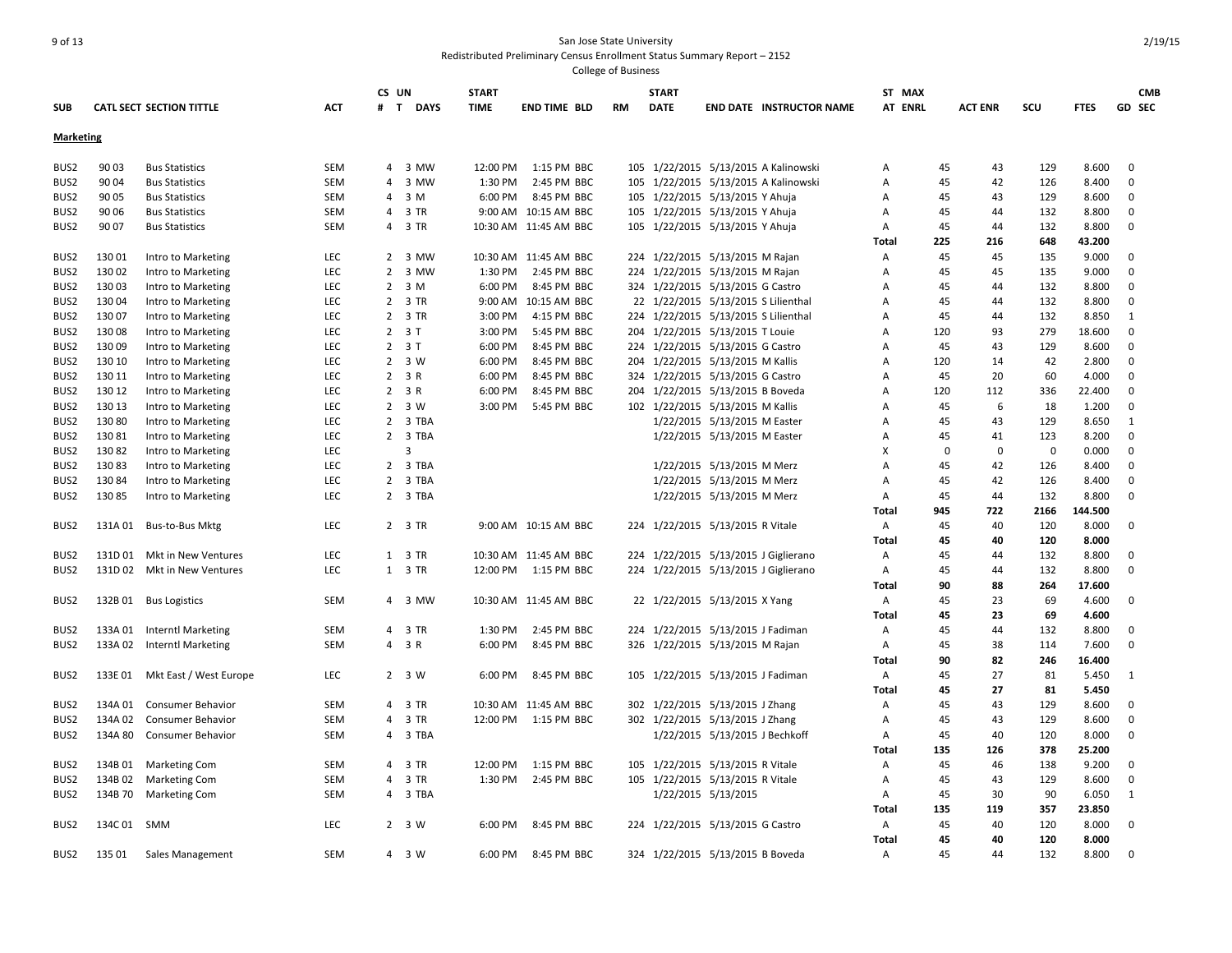|                  |         |                                 |            | CS UN |                  | <b>START</b> |                       |           | <b>START</b>                     |                                |                                      | ST MAX                 |             |                |             |             | <b>CMB</b>     |
|------------------|---------|---------------------------------|------------|-------|------------------|--------------|-----------------------|-----------|----------------------------------|--------------------------------|--------------------------------------|------------------------|-------------|----------------|-------------|-------------|----------------|
| <b>SUB</b>       |         | <b>CATL SECT SECTION TITTLE</b> | <b>ACT</b> |       | # T DAYS         | <b>TIME</b>  | <b>END TIME BLD</b>   | <b>RM</b> | <b>DATE</b>                      |                                | <b>END DATE INSTRUCTOR NAME</b>      | AT ENRL                |             | <b>ACT ENR</b> | scu         | <b>FTES</b> | GD SEC         |
|                  |         |                                 |            |       |                  |              |                       |           |                                  |                                |                                      | Total                  | 45          | 44             | 132         | 8.800       |                |
| BUS2             |         | 137A 80 Soft Skills             | LEC        |       | 2 3 TBA          |              |                       |           |                                  | 1/22/2015 5/13/2015 J Bechkoff |                                      | A                      | 45          | 42             | 126         | 8.400       | $\mathbf 0$    |
| BUS2             |         | 137A 81 Soft Skills             | <b>LEC</b> |       | 2 3 TBA          |              |                       |           |                                  | 1/22/2015 5/13/2015 J Bechkoff |                                      | Α                      | 45          | 37             | 111         | 7.500       | $\overline{2}$ |
|                  |         |                                 |            |       |                  |              |                       |           |                                  |                                |                                      | Total                  | 90          | 79             | 237         | 15.900      |                |
| BUS <sub>2</sub> |         | 137H 01 Mkt Honors Practicum    | <b>LEC</b> |       | 2 <sup>3</sup> M | 6:00 PM      | 8:45 PM BBC           |           | 224 1/22/2015 5/13/2015 R Vitale |                                |                                      | Α                      | 30          | 19             | 57          | 3.800       | $\mathbf 0$    |
|                  |         |                                 |            |       |                  |              |                       |           |                                  |                                |                                      | Total                  | 30          | 19             | 57          | 3.800       |                |
| BUS <sub>2</sub> | 137S 01 | <b>Mkt Special Topics</b>       | LEC        |       | 2 3 TR           |              | 9:00 AM 10:15 AM BBC  |           |                                  |                                | 302 1/22/2015 5/13/2015 D Czerwinski | Α                      | 45          | 22             | 66          | 4.400       | 0              |
|                  |         |                                 |            |       |                  |              |                       |           |                                  |                                |                                      | Total                  | 45          | 22             | 66          | 4.400       |                |
| BUS2             | 13801   | <b>Mktg Research</b>            | SEM        |       | 4 3 MW           |              | 9:00 AM 10:15 AM BBC  |           |                                  |                                | 22 1/22/2015 5/13/2015 A Kalinowski  | А                      | 45          | 42             | 126         | 8.400       | 0              |
| BUS <sub>2</sub> | 13802   | <b>Mktg Research</b>            | SEM        |       | 4 3 W            | 3:00 PM      | 5:45 PM BBC           |           | 324 1/22/2015 5/13/2015 R Sibley |                                |                                      | A                      | 45          | 43             | 129         | 8.600       | $\mathbf 0$    |
| BUS2             | 138 80  | <b>Mktg Research</b>            | <b>SEM</b> |       | 4 3 TBA          |              |                       |           |                                  | 1/22/2015 5/13/2015 J Zhang    |                                      | Α                      | 45          | 44             | 132         | 8.800       | $\mathbf 0$    |
|                  |         |                                 |            |       |                  |              |                       |           |                                  |                                |                                      | Total                  | 135         | 129            | 387         | 25.800      |                |
| BUS <sub>2</sub> | 139 01  | <b>Marketing Manage</b>         | <b>SEM</b> |       | 4 3 T            | 3:00 PM      | 5:45 PM BBC           |           | 324 1/22/2015 5/13/2015 R Sibley |                                |                                      | A                      | 45          | 26             | 78          | 5.200       | $\mathbf 0$    |
| BUS <sub>2</sub> | 139 02  | <b>Marketing Manage</b>         | <b>SEM</b> |       | 4 3 T            | 6:00 PM      | 8:45 PM BBC           | 324       |                                  | 1/22/2015 5/13/2015 R Sibley   |                                      | A                      | 45          | 46             | 138         | 9.200       | $\mathbf 0$    |
| BUS2             | 139 03  | <b>Marketing Manage</b>         | SEM        |       | 4 3 M            | 3:00 PM      | 5:45 PM BBC           |           | 224 1/22/2015 5/13/2015 H Combs  |                                |                                      | Α                      | 45          | 39             | 117         | 7.800       | $\mathbf 0$    |
|                  |         |                                 |            |       |                  |              |                       |           |                                  |                                |                                      | Total                  | 135         | 111            | 333         | 22.200      |                |
| BUS <sub>2</sub> | 180F01  | Indiv Study Mktg                | <b>SUP</b> | 36    | 3 TBA            |              |                       |           |                                  | 1/22/2015 5/13/2015 K Gehrt    |                                      | Α                      | $\mathbf 0$ | $\mathbf 0$    | 0           | 0.000       | $\mathbf 0$    |
| BUS <sub>2</sub> | 180F02  | Indiv Study Mktg                | SUP        | 36    | 1 TBA            |              |                       |           |                                  | 1/22/2015 5/13/2015 K Gehrt    |                                      | A                      | 10          | 1              | 1           | 0.067       | $\mathbf 0$    |
| BUS2             | 180F03  | Indiv Study Mktg                | <b>SUP</b> | 36    | 1 TBA            |              |                       |           |                                  | 1/22/2015 5/13/2015 K Gehrt    |                                      | $\overline{A}$         | 10          | $\Omega$       | $\Omega$    | 0.000       | $\mathbf 0$    |
| BUS2             | 180F04  | Indiv Study Mktg                | SUP        | 36    | 1 TBA            |              |                       |           |                                  | 1/22/2015 5/13/2015 K Gehrt    |                                      | A                      | 10          | $\Omega$       | $\mathbf 0$ | 0.000       | $\mathbf 0$    |
| BUS <sub>2</sub> | 180F05  | <b>Indiv Study Mktg</b>         | <b>SUP</b> | 36    | 2 TBA            |              |                       |           |                                  | 1/22/2015 5/13/2015 K Gehrt    |                                      | $\overline{A}$         | 10          | $\Omega$       | $\Omega$    | 0.000       | $\mathbf 0$    |
| BUS <sub>2</sub> | 180F06  | Indiv Study Mktg                | SUP        | 36    | 2 TBA            |              |                       |           |                                  | 1/22/2015 5/13/2015 K Gehrt    |                                      | $\overline{A}$         | 10          | $\Omega$       | 0           | 0.000       | 0              |
| BUS <sub>2</sub> | 180F07  | Indiv Study Mktg                | <b>SUP</b> | 36    | 2 TBA            |              |                       |           |                                  | 1/22/2015 5/13/2015 K Gehrt    |                                      | $\overline{A}$         | 10          | $\Omega$       | $\Omega$    | 0.000       | 0              |
| BUS <sub>2</sub> | 180F08  | Indiv Study Mktg                | <b>SUP</b> | 36    | 3 TBA            |              |                       |           |                                  | 1/22/2015 5/13/2015 K Gehrt    |                                      | $\overline{A}$         | 10          | $\Omega$       | $\Omega$    | 0.000       | $\mathbf 0$    |
| BUS2             | 180F09  | Indiv Study Mktg                | <b>SUP</b> | 36    | 3 TBA            |              |                       |           |                                  | 1/22/2015 5/13/2015 K Gehrt    |                                      | А                      | 10          | $\Omega$       | 0           | 0.000       | 0              |
| BUS <sub>2</sub> | 180F 10 | Indiv Study Mktg                | <b>SUP</b> | 36    | 3 TBA            |              |                       |           |                                  | 1/22/2015 5/13/2015 K Gehrt    |                                      | A                      | 10          | $\mathbf 0$    | $\Omega$    | 0.000       | 0              |
|                  |         |                                 |            |       |                  |              |                       |           |                                  |                                |                                      | Total                  | 90          | 1              | 1           | 0.067       |                |
| BUS2             | 190 01  | <b>Quant Bus Analysis</b>       | SEM        |       | 4 3 MW           |              | 9:00 AM 10:15 AM BBC  | 324       |                                  |                                | 1/22/2015 5/13/2015 M Yetimyan       | Α                      | 45          | 42             | 126         | 8.400       | 0              |
| BUS <sub>2</sub> | 190 02  | <b>Quant Bus Analysis</b>       | <b>SEM</b> | 4     | 3 MW             |              | 9:00 AM 10:15 AM BBC  |           | 202 1/22/2015 5/13/2015 X Yang   |                                |                                      | $\overline{A}$         | 120         | 35             | 105         | 7.000       | $\mathbf 0$    |
| BUS <sub>2</sub> | 190 03  | <b>Quant Bus Analysis</b>       | SEM        | 4     | 3 MW             |              | 9:00 AM 10:15 AM BBC  | 105       |                                  | 1/22/2015 5/13/2015 R Murray   |                                      | A                      | 45          | 44             | 132         | 8.800       | 0              |
| BUS <sub>2</sub> | 190 04  | <b>Quant Bus Analysis</b>       | SEM        |       | 4 3 MW           |              | 10:30 AM 11:45 AM BBC |           |                                  |                                | 324 1/22/2015 5/13/2015 M Yetimyan   | $\overline{A}$         | 45          | 42             | 126         | 8.400       | $\Omega$       |
| BUS2             | 190 05  | <b>Quant Bus Analysis</b>       | <b>SEM</b> | 4     | 3 MW             |              | 10:30 AM 11:45 AM BBC |           | 105 1/22/2015 5/13/2015 R Murray |                                |                                      | A                      | 45          | 43             | 129         | 8.600       | $\mathbf 0$    |
| BUS2             | 190 06  | <b>Quant Bus Analysis</b>       | SEM        |       | 4 3 MW           | 1:30 PM      | 2:45 PM BBC           |           | 22 1/22/2015 5/13/2015 R Murray  |                                |                                      | А                      | 45          | 45             | 135         | 9.000       | 0              |
| BUS <sub>2</sub> | 190 07  | <b>Quant Bus Analysis</b>       | SEM        | 4     | 3 MW             | 3:00 PM      | 4:15 PM BBC           | 22        |                                  | 1/22/2015 5/13/2015 R Murray   |                                      | А                      | 45          | 43             | 129         | 8.600       | $\mathbf 0$    |
| BUS <sub>2</sub> | 190 08  | <b>Quant Bus Analysis</b>       | <b>SEM</b> |       | 4 3 TR           |              | 9:00 AM 10:15 AM BBC  | 324       |                                  | 1/22/2015 5/13/2015 O Yu       |                                      | A                      | 45          | 37             | 111         | 7.400       | $\mathbf 0$    |
| BUS <sub>2</sub> | 190 09  | <b>Quant Bus Analysis</b>       | SEM        |       | 4 3 TR           |              | 10:30 AM 11:45 AM BBC |           | 324 1/22/2015 5/13/2015 O Yu     |                                |                                      | A                      | 45          | 44             | 132         | 8.800       | $\Omega$       |
| BUS2             | 190 10  | <b>Quant Bus Analysis</b>       | <b>SEM</b> | 4     | 3 TR             | 1:30 PM      | 2:45 PM BBC           |           | 22 1/22/2015 5/13/2015 R Davis   |                                |                                      | $\overline{A}$         | 45          | 41             | 123         | 8.200       | $\mathbf 0$    |
| BUS <sub>2</sub> | 190 11  | <b>Quant Bus Analysis</b>       | SEM        |       | 4 3 TR           | 1:30 PM      | 2:45 PM BBC           |           | 21 1/22/2015 5/13/2015 O Yu      |                                |                                      | A                      | 45          | 41             | 123         | 8.200       | 0              |
| BUS2             | 190 12  | <b>Quant Bus Analysis</b>       | SEM        |       | 4 3 TR           | 3:00 PM      | 4:15 PM BBC           |           | 22 1/22/2015 5/13/2015 R Davis   |                                |                                      | $\overline{A}$         | 45          | 39             | 117         | 7.800       | $\mathbf 0$    |
| BUS <sub>2</sub> | 190 80  | <b>Quant Bus Analysis</b>       | SEM        |       | 4 3 TBA          |              |                       |           |                                  |                                | 1/22/2015 5/13/2015 D Czerwinski     | $\overline{A}$         | 120         | 116            | 348         | 23.200      | $\Omega$       |
| BUS2             | 190 81  | <b>Quant Bus Analysis</b>       | SEM        |       | 4 3 TBA          |              |                       |           |                                  | 1/22/2015 5/13/2015 H Chen     |                                      | A                      | 45          | 41             | 123         | 8.200       | $\mathbf 0$    |
|                  |         |                                 |            |       |                  |              |                       |           |                                  |                                |                                      | Total                  | 780         | 653            | 1959        | 130.600     |                |
| BUS2             | 19101   | Dcsn Mkg Under Uncert           | <b>SEM</b> |       | 4 3 T            | 6:00 PM      | 8:45 PM BBC           |           | 105 1/22/2015 5/13/2015 R Davis  |                                |                                      | $\overline{A}$         | 45          | 15             | 45          | 3.000       | $\mathbf 0$    |
|                  |         |                                 |            |       |                  |              |                       |           |                                  |                                |                                      | Total                  | 45          | 15             | 45          | 3.000       |                |
|                  |         |                                 |            |       |                  |              |                       |           |                                  |                                |                                      | <b>Marketing Total</b> | 3195        | 2556           | 7666        | 511.367     |                |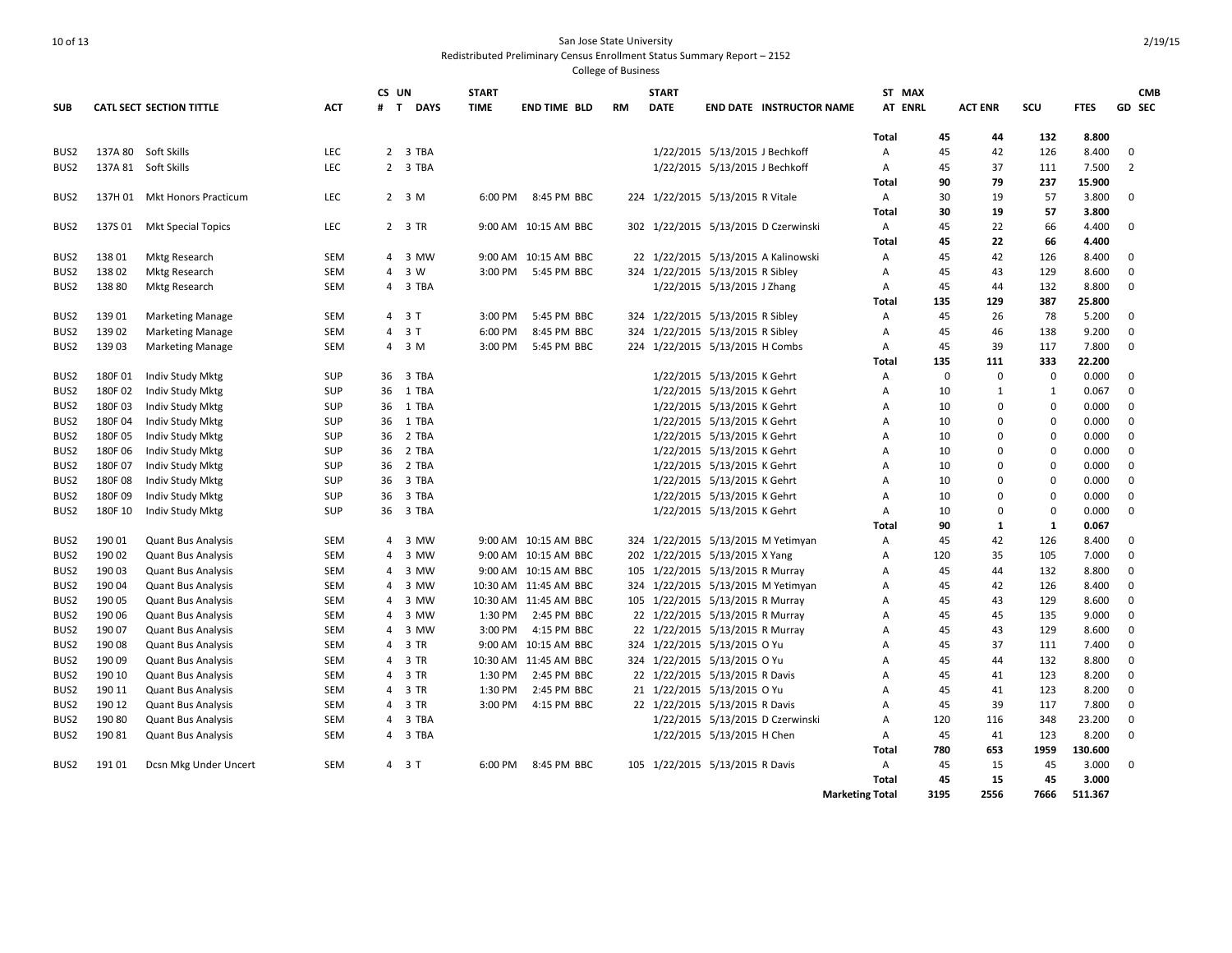| <b>SUB</b> |        | CATL SECT SECTION TITTLE                             | <b>ACT</b> | CS UN<br># T<br><b>DAYS</b> | <b>START</b><br><b>TIME</b> | <b>END TIME BLD</b>   | <b>RM</b> | <b>START</b><br><b>DATE</b> | <b>END DATE INSTRUCTOR NAME</b>     | ST MAX<br>AT ENRL |     | <b>ACT ENR</b> | SCU  | <b>FTES</b> | <b>CMB</b><br><b>GD SEC</b> |
|------------|--------|------------------------------------------------------|------------|-----------------------------|-----------------------------|-----------------------|-----------|-----------------------------|-------------------------------------|-------------------|-----|----------------|------|-------------|-----------------------------|
|            |        | <b>Organization &amp; Management</b>                 |            |                             |                             |                       |           |                             |                                     |                   |     |                |      |             |                             |
| BUS3       | 1001   | <b>Discover Business</b>                             | <b>LEC</b> | 2 3 MW                      |                             | 9:00 AM 10:15 AM MD   |           |                             | 101 1/22/2015 5/13/2015 R Kepple    | Α                 | 240 | 167            | 501  | 33.400      | $\mathbf 0$                 |
| BUS3       | 1002   | <b>Discover Business</b>                             | <b>LEC</b> | $2 \quad 3 \quad F$         | 11:00 AM                    | 1:45 PM BBC           | 107       |                             | 1/22/2015 5/13/2015 R Kepple        | Α                 | 45  | 41             | 123  | 8.200       | $\mathbf 0$                 |
|            |        |                                                      |            |                             |                             |                       |           |                             |                                     | Total             | 285 | 208            | 624  | 41.600      |                             |
| BUS3       | 12 01  | <b>Money Matters</b>                                 | LEC        | 5 0 TBA                     |                             |                       |           |                             | 1/22/2015 5/13/2015 R Okumoto       | Α                 | 120 | 118            | 177  | 0.000       | 0                           |
| BUS3       | 1202   | <b>Money Matters</b>                                 | SEM        | 5 3 TBA                     |                             |                       |           |                             | 1/22/2015 5/13/2015 R Okumoto       | Α                 | 120 | 118            | 177  | 23.600      | $\mathbf 0$                 |
|            |        |                                                      |            |                             |                             |                       |           |                             |                                     | Total             | 240 | 236            | 354  | 23.600      |                             |
| BUS3       | 8001   | Legal Environment of Bus                             | LEC        | 3 3 MW                      |                             | 10:30 AM 11:45 AM BBC |           |                             | 202 1/22/2015 5/13/2015 N Clinch    | Α                 | 120 | 116            | 348  | 23.200      | 0                           |
| BUS3       | 80 02  | Legal Environment of Bus                             | <b>LEC</b> | 3 3 TR                      | 7:30 AM                     | 8:45 AM BBC           | 226       |                             | 1/22/2015 5/13/2015 J Dworak        | A                 | 45  | 44             | 132  | 8.800       | $\mathbf 0$                 |
| BUS3       | 8003   |                                                      | <b>LEC</b> | 3 W<br>3                    | 6:00 PM                     | 8:45 PM BBC           | 104       |                             | 1/22/2015 5/13/2015 J Dworak        | A                 | 45  | 44             | 132  | 8.800       | $\Omega$                    |
| BUS3       | 8004   | Legal Environment of Bus<br>Legal Environment of Bus | LEC        | 3 3 MW                      |                             | 9:00 AM 10:15 AM BBC  |           |                             | 226 1/22/2015 5/13/2015 N Clinch    | Α                 | 45  | 41             | 123  | 8.200       | $\mathbf 0$                 |
|            |        |                                                      |            |                             |                             |                       |           |                             |                                     |                   |     |                |      |             |                             |
| BUS3       | 8005   | Legal Environment of Bus                             | LEC        | 3 M<br>3                    | 6:00 PM                     | 8:45 PM BBC           |           |                             | 226 1/22/2015 5/13/2015 A Casey     | Α                 | 45  | 43             | 129  | 8.600       | $\mathbf 0$                 |
| BUS3       | 8006   | Legal Environment of Bus                             | <b>LEC</b> | 3<br>3 MW                   | 7:30 AM                     | 8:45 AM BBC           |           |                             | 226 1/22/2015 5/13/2015 N Clinch    | Α                 | 45  | 43             | 129  | 8.600       | $\mathbf 0$                 |
| BUS3       | 8007   | Legal Environment of Bus                             | LEC        | 3 3 W                       | 3:00 PM                     | 5:45 PM BBC           |           |                             | 204 1/22/2015 5/13/2015 C Silberman | Α                 | 120 | 116            | 348  | 23.200      | $\mathbf 0$                 |
|            |        |                                                      |            |                             |                             |                       |           |                             |                                     | Total             | 465 | 447            | 1341 | 89.400      |                             |
| BUS3       | 149 01 | Negotn & Cnflct Resoltn                              | <b>LEC</b> | $2 \t3F$                    |                             | 9:30 AM 12:15 PM BBC  |           |                             | 103 1/22/2015 5/13/2015 K Bryant    | Α                 | 45  | 44             | 132  | 8.800       | $\mathbf 0$                 |
|            |        |                                                      |            |                             |                             |                       |           |                             |                                     | Total             | 45  | 44             | 132  | 8.800       |                             |
| BUS3       | 150 01 | Fund of HR Mgmt                                      | LEC        | 2 3 MW                      | 12:00 PM                    | 1:15 PM BBC           |           |                             | 104 1/22/2015 5/13/2015 R Partridge | Α                 | 45  | 45             | 135  | 9.000       | $\mathbf 0$                 |
| BUS3       | 150 02 | Fund of HR Mgmt                                      | LEC        | 3 MW<br>$\overline{2}$      | 1:30 PM                     | 2:45 PM BBC           | 104       |                             | 1/22/2015 5/13/2015 R Partridge     | Α                 | 45  | 45             | 135  | 9.000       | $\Omega$                    |
| BUS3       | 150 03 | Fund of HR Mgmt                                      | LEC        | $2 \quad 3 \quad T$         | 6:00 PM                     | 8:45 PM BBC           |           |                             | 226 1/22/2015 5/13/2015 D Fairchild | Α                 | 45  | 52             | 156  | 10.400      | $\Omega$                    |
|            |        |                                                      |            |                             |                             |                       |           |                             |                                     | Total             | 135 | 142            | 426  | 28.400      |                             |
| BUS3       | 15101  | Labor Relations                                      | LEC        | 2 3 R                       | 6:00 PM                     | 8:45 PM BBC           |           |                             | 3 1/22/2015 5/13/2015 N Long        | Α                 | 45  | 38             | 114  | 7.600       | 0                           |
|            |        |                                                      |            |                             |                             |                       |           |                             |                                     | Total             | 45  | 38             | 114  | 7.600       |                             |
| BUS3       | 152 01 | HR Info Systems                                      | SEM        | 5 3 TR                      |                             | 10:30 AM 11:45 AM BBC | 305       |                             | 1/22/2015 5/13/2015 N Da Silva      | Α                 | 45  | 40             | 120  | 8.000       | 0                           |
|            |        |                                                      |            |                             |                             |                       |           |                             |                                     | Total             | 45  | 40             | 120  | 8.000       |                             |
| BUS3       | 153 01 | <b>Mgmt of Diversity</b>                             | LEC        | 2 3 MW                      | 3:00 PM                     | 4:15 PM BBC           |           |                             | 104 1/22/2015 5/13/2015 R Partridge | Α                 | 45  | 35             | 105  | 7.000       | $\Omega$                    |
|            |        |                                                      |            |                             |                             |                       |           |                             |                                     | Total             | 45  | 35             | 105  | 7.000       |                             |
| BUS3       | 154 01 | Wkfrce Plan Staff & Train                            | <b>LEC</b> | 2 3 W                       | 6:00 PM                     | 8:45 PM BBC           |           |                             | 222 1/22/2015 5/13/2015 N Long      | Α                 | 45  | 47             | 141  | 9.400       | $\Omega$                    |
|            |        |                                                      |            |                             |                             |                       |           |                             |                                     | Total             | 45  | 47             | 141  | 9.400       |                             |
| BUS3       | 157 01 | Legal Issues in Hrm                                  | LEC        | 2 <sup>3</sup> M            | 6:00 PM                     | 8:45 PM BBC           |           |                             | 3 1/22/2015 5/13/2015 S Malos       | Α                 | 45  | 35             | 105  | 7.000       | $\mathbf 0$                 |
|            |        |                                                      |            |                             |                             |                       |           |                             |                                     | Total             | 45  | 35             | 105  | 7.000       |                             |
| BUS3       | 158 01 | Compensatn & Rewd Sys                                | LEC        | 2 3 R                       | 3:00 PM                     | 5:45 PM BBC           |           |                             | 226 1/22/2015 5/13/2015 T Brown     | Α                 | 45  | 44             | 132  | 8.950       | 3                           |
|            |        |                                                      |            |                             |                             |                       |           |                             |                                     | <b>Total</b>      | 45  | 44             | 132  | 8.950       |                             |
| BUS3       | 15901  | Senior Sem in HRM                                    | SEM        | 5 3 T                       | 6:00 PM                     | 8:45 PM BBC           |           |                             | 3 1/22/2015 5/13/2015 S Malos       | Α                 | 45  | 45             | 135  | 9.000       | $\mathbf 0$                 |
|            |        |                                                      |            |                             |                             |                       |           |                             |                                     | Total             | 45  | 45             | 135  | 9.000       |                             |
| BUS3       | 16001  | Fund Mgmt & Org Beh                                  | <b>LEC</b> | 2 3 TR                      | 12:00 PM                    | 1:15 PM BBC           |           |                             | 104 1/22/2015 5/13/2015 A Musgrave  | Α                 | 45  | 45             | 135  | 9.000       | $\mathbf 0$                 |
| BUS3       | 160 02 | Fund Mgmt & Org Beh                                  | LEC        | $2 \quad 3 \quad M$         | 6:00 PM                     | 8:45 PM BBC           |           |                             | 102 1/22/2015 5/13/2015 N Bussani   | Α                 | 45  | 45             | 135  | 9.000       | $\Omega$                    |
| BUS3       | 160 03 | Fund Mgmt & Org Beh                                  | LEC        | $2 \quad 3 \quad T$         | 6:00 PM                     | 8:45 PM BBC           | 205       |                             | 1/22/2015 5/13/2015 R Blitzer       | Α                 | 45  | 43             | 129  | 8.600       | $\mathbf 0$                 |
| BUS3       | 160 04 | Fund Mgmt & Org Beh                                  | LEC        | 2 3 MW                      | 1:30 PM                     | 2:45 PM BBC           |           |                             | 226 1/22/2015 5/13/2015 R Roman     | Α                 | 45  | 43             | 129  | 8.600       | 0                           |
| BUS3       | 160 05 | Fund Mgmt & Org Beh                                  | LEC        | $2 \t3F$                    | 10:00 AM                    | 12:45 PM BBC          | 226       |                             | 1/22/2015 5/13/2015 P Wells         | A                 | 45  | 42             | 126  | 8.400       | $\mathbf 0$                 |
| BUS3       | 160 06 | Fund Mgmt & Org Beh                                  | LEC        | 2 3 W                       | 6:00 PM                     | 8:45 PM BBC           |           |                             | 323 1/22/2015 5/13/2015 R Blitzer   | Α                 | 45  | 44             | 132  | 8.800       | 0                           |
| BUS3       | 160 07 | Fund Mgmt & Org Beh                                  | LEC        | $2 \quad 3 \quad T$         | 3:00 PM                     | 5:45 PM BBC           |           |                             | 226 1/22/2015 5/13/2015 A Musgrave  | $\overline{A}$    | 45  | 42             | 126  | 8.400       | $\mathbf 0$                 |
| BUS3       | 16008  | Fund Mgmt & Org Beh                                  | LEC        | 2 3 MW                      |                             | 10:30 AM 11:45 AM BBC | 226       |                             | 1/22/2015 5/13/2015 R Roman         | Α                 | 45  | 44             | 132  | 8.800       | 0                           |
| BUS3       | 160 09 | Fund Mgmt & Org Beh                                  | LEC        | $2 \quad 3 \quad W$         | 6:00 PM                     | 8:45 PM BBC           |           |                             | 220 1/22/2015 5/13/2015 M Hill      | A                 | 45  | 40             | 120  | 8.000       | $\mathbf 0$                 |
| BUS3       | 160 10 | Fund Mgmt & Org Beh                                  | LEC        | $2 \quad 3 \quad T$         | 6:00 PM                     | 8:45 PM BBC           | 220       |                             | 1/22/2015 5/13/2015 P Wells         | Α                 | 45  | 46             | 138  | 9.200       | $\mathbf 0$                 |
| BUS3       | 160 11 |                                                      | LEC        | 2 3 TR                      |                             | 9:00 AM 10:15 AM BBC  | 4         |                             | 1/22/2015 5/13/2015 N Da Silva      | Α                 | 110 | 107            | 321  | 21.450      | 1                           |
|            | 160 12 | Fund Mgmt & Org Beh                                  | LEC        |                             | 6:00 PM                     |                       |           |                             | 202 1/22/2015 5/13/2015 P Wells     |                   | 120 | 107            | 321  | 21.400      | $\mathbf 0$                 |
| BUS3       |        | Fund Mgmt & Org Beh                                  |            | 2 3 R                       |                             | 8:45 PM BBC           |           |                             |                                     | A                 | 680 | 648            | 1944 | 129.650     |                             |
|            |        |                                                      |            |                             |                             |                       |           |                             |                                     | Total             |     |                |      |             |                             |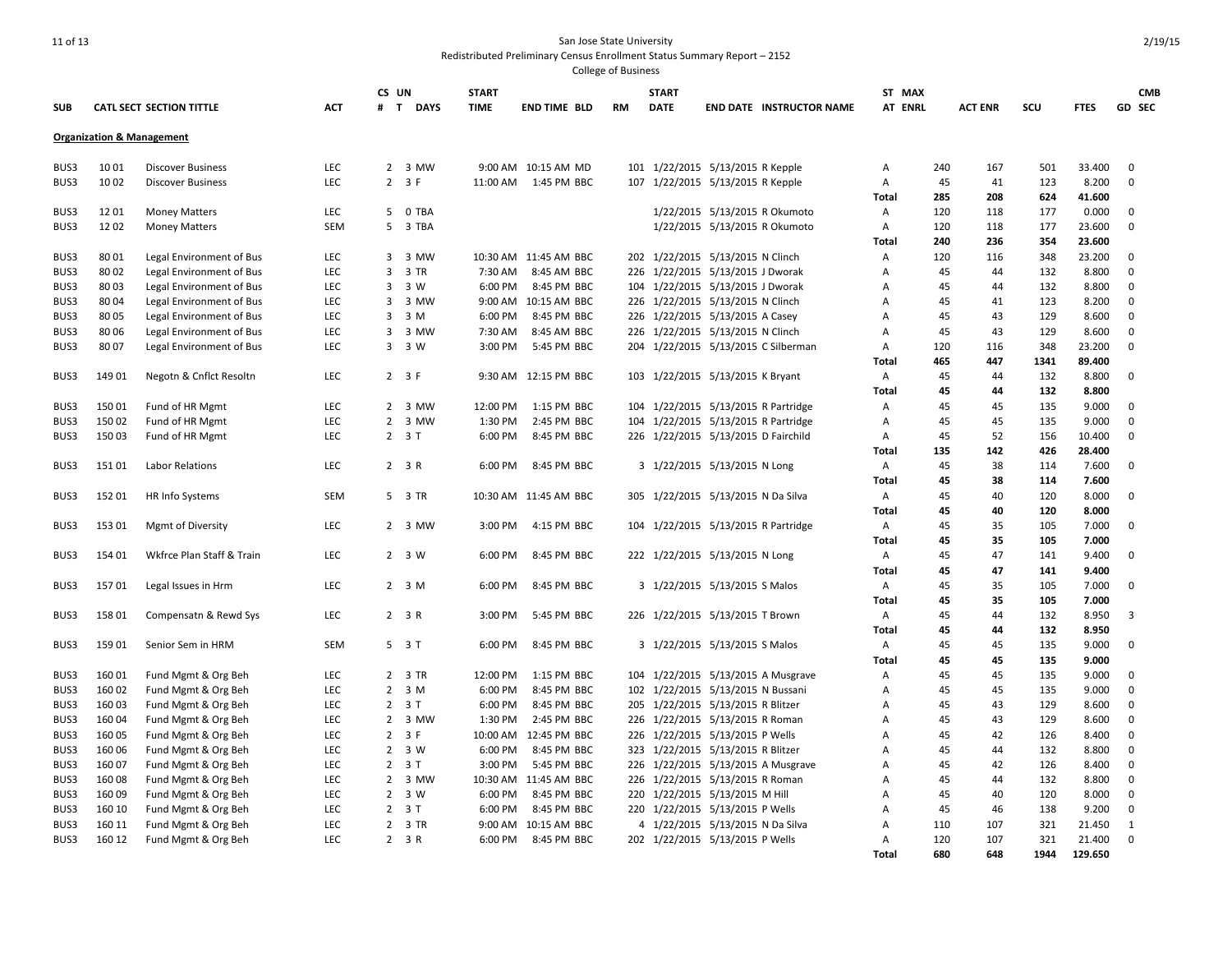|            |         |                                                |            | CS UN                       | <b>START</b>       |                       |           | <b>START</b> |                                                                      | ST MAX         |          |                |              |                | <b>CMB</b>  |
|------------|---------|------------------------------------------------|------------|-----------------------------|--------------------|-----------------------|-----------|--------------|----------------------------------------------------------------------|----------------|----------|----------------|--------------|----------------|-------------|
| <b>SUB</b> |         | CATL SECT SECTION TITTLE                       | <b>ACT</b> | <b>DAYS</b><br>$\mathbf{T}$ | <b>TIME</b>        | <b>END TIME BLD</b>   | <b>RM</b> | <b>DATE</b>  | <b>END DATE INSTRUCTOR NAME</b>                                      | <b>AT ENRL</b> |          | <b>ACT ENR</b> | SCU          | <b>FTES</b>    | GD SEC      |
| BUS3       | 161A 01 | Applied Org Behavr                             | <b>SEM</b> | 5 3 TR                      |                    | 10:30 AM 11:45 AM BBC |           |              | 323 1/22/2015 5/13/2015 C Phipps                                     | $\overline{A}$ | 45       | 42             | 126          | 8.400          | $\mathbf 0$ |
| BUS3       | 161A 02 | Applied Org Behavr                             | <b>SEM</b> | 5 3 TR                      | 1:30 PM            | 2:45 PM BBC           |           |              | 226 1/22/2015 5/13/2015 C Phipps                                     | Α              | 45       | 44             | 132          | 8.800          | 0           |
| BUS3       | 161A 03 | Applied Org Behavr                             | SEM        | 5 3 R                       | 6:00 PM            | 8:45 PM BBC           |           |              | 103 1/22/2015 5/13/2015 A Musgrave                                   | A              | 45       | 16             | 48           | 3.200          | $\mathbf 0$ |
|            |         |                                                |            |                             |                    |                       |           |              |                                                                      | Total          | 135      | 102            | 306          | 20.400         |             |
| BUS3       | 161B01  | Org Theory, Design & Change                    | <b>LEC</b> | $2 \t3R$                    | 6:00 PM            | 8:45 PM BBC           |           |              | 104 1/22/2015 5/13/2015 R Pollard                                    | $\overline{A}$ | 45       | 44             | 132          | 8.800          | $\mathbf 0$ |
| BUS3       | 161B02  | Org Theory, Design & Change                    | LEC        | $2 \quad 3 \quad M$         | 3:00 PM            | 5:45 PM BBC           |           |              | 220 1/22/2015 5/13/2015 R Pollard                                    | Α              | 45       | 46             | 138          | 9.200          | $\mathbf 0$ |
| BUS3       | 161B03  | Org Theory, Design & Change                    | <b>LEC</b> | $2 \quad 3 \quad M$         | 6:00 PM            | 8:45 PM BBC           |           |              | 220 1/22/2015 5/13/2015 R Pollard                                    | Α              | 45       | 45             | 135          | 9.000          | $\mathbf 0$ |
|            |         |                                                |            |                             |                    |                       |           |              |                                                                      | Total          | 135      | 135            | 405          | 27.000         |             |
| BUS3       | 166 01  | Bus, Govt, Society                             | <b>LEC</b> | 2 3 TR                      |                    | 10:30 AM 11:45 AM BBC |           |              | 104 1/22/2015 5/13/2015 A Lawrence                                   | $\mathsf{A}$   | 45       | 46             | 138          | 9.200          | $\mathbf 0$ |
| BUS3       | 166 02  | Bus, Govt, Society                             | LEC        | $2^{\circ}$<br>3 TBA        |                    |                       |           |              | 1/22/2015 5/13/2015 R Stross                                         | A              | 45       | 40             | 120          | 8.000          | $\mathbf 0$ |
| BUS3       | 166 03  | Bus, Govt, Society                             | <b>LEC</b> | 3 MW<br>$\mathbf{2}$        |                    | 10:30 AM 11:45 AM BBC |           |              | 220 1/22/2015 5/13/2015 R Stross                                     | A              | 45       | 42             | 126          | 8.400          | 0           |
| BUS3       | 166 04  | Bus, Govt, Society                             | <b>LEC</b> | 2 3 MW                      |                    | 9:00 AM 10:15 AM BBC  |           |              | 104 1/22/2015 5/13/2015 R Roman                                      | $\mathsf{A}$   | 45       | 44             | 132          | 8.800          | $\mathbf 0$ |
|            |         |                                                |            |                             |                    |                       |           |              |                                                                      | <b>Total</b>   | 180      | 172            | 516          | 34.400         |             |
| BUS3       | 180D 01 | Indiv St Org Mgmt                              | <b>SUP</b> | 3 TBA<br>36                 |                    |                       |           |              | 1/22/2015 5/13/2015 W Jiang                                          | A              | $\Omega$ | $\mathbf 0$    | $\mathbf{0}$ | 0.000          | $\mathbf 0$ |
| BUS3       | 180D 02 | Indiv St Org Mgmt                              | <b>SUP</b> | 36<br>1 TBA                 |                    |                       |           |              | 1/22/2015 5/13/2015 A Osland                                         | Α              | 10       | 1              | 1            | 0.067          | 0           |
| BUS3       | 180D03  | Indiv St Org Mgmt                              | <b>SUP</b> | 36<br>1 TBA                 |                    |                       |           |              | 1/22/2015 5/13/2015 J Marino                                         | A              | 10       | $\mathbf{1}$   | 1            | 0.067          | 0           |
| BUS3       | 180D 04 | Indiv St Org Mgmt                              | <b>SUP</b> | 1 TBA<br>36                 |                    |                       |           |              | 1/22/2015 5/13/2015 W Jiang                                          | $\overline{A}$ | 10       | $\Omega$       | $\mathbf 0$  | 0.000          | $\mathbf 0$ |
| BUS3       | 180D 05 | Indiv St Org Mgmt                              | SUP        | 1 TBA<br>36                 |                    |                       |           |              | 1/22/2015 5/13/2015 W Jiang                                          | $\overline{A}$ | 10       | $\Omega$       | $\Omega$     | 0.000          | $\mathbf 0$ |
| BUS3       | 180D 06 | Indiv St Org Mgmt                              | <b>SUP</b> | 3 TBA<br>36                 |                    |                       |           |              | 1/22/2015 5/13/2015 S Rodan                                          | A              | 10       | 6              | 18           | 1.200          | 0           |
| BUS3       | 180D 07 | Indiv St Org Mgmt                              | <b>SUP</b> | 36<br>3 TBA                 |                    |                       |           |              | 1/22/2015 5/13/2015 R Pollard                                        | Α              | 10       | 6              | 18           | 1.200          | 0           |
| BUS3       | 180D 08 | Indiv St Org Mgmt                              | SUP        | 2 TBA<br>36                 |                    |                       |           |              | 1/22/2015 5/13/2015 W Jiang                                          | A              | 5        | $\mathbf 0$    | $\mathbf{0}$ | 0.000          | $\mathbf 0$ |
|            |         |                                                |            |                             |                    |                       |           |              |                                                                      | Total          | 65       | 14             | 38           | 2.533          |             |
| BUS3       | 18901   | <b>Strategic Mgmt</b>                          | <b>SEM</b> | 5 3 T                       | 6:00 PM            | 8:45 PM BBC           | 104       |              | 1/22/2015 5/13/2015 L Dunn-Jensen                                    | $\mathsf{A}$   | 30       | 35             | 105          | 7.000          | 0           |
| BUS3       | 18902   | <b>Strategic Mgmt</b>                          | <b>SEM</b> | 5 3 TR                      | 1:30 PM            | 2:45 PM BBC           | 104       |              | 1/22/2015 5/13/2015 L Dunn-Jensen                                    | Α              | 30       | 38             | 114          | 7.600          | $\mathbf 0$ |
| BUS3       | 18903   | <b>Strategic Mgmt</b>                          | SEM        | 5 3 TR                      | 3:00 PM            | 4:15 PM BBC           | 104       |              | 1/22/2015 5/13/2015 L Dunn-Jensen                                    | А              | 30       | 34             | 102          | 6.800          | 0           |
| BUS3       | 18904   | <b>Strategic Mgmt</b>                          | <b>SEM</b> | 3 MW<br>5                   | 1:30 PM            | 2:45 PM BBC           |           |              | 21 1/22/2015 5/13/2015 T Shirley                                     | $\overline{A}$ | 30       | 31             | 93           | 6.200          | $\mathbf 0$ |
| BUS3       | 18905   | <b>Strategic Mgmt</b>                          | <b>SEM</b> | 5 3 W                       | 6:00 PM            | 8:45 PM BBC           |           |              | 3 1/22/2015 5/13/2015 R Wood                                         | Α              | 30       | 29             | 87           | 5.800          | $\mathbf 0$ |
| BUS3       | 18906   | <b>Strategic Mgmt</b>                          | <b>SEM</b> | 3 TR<br>5                   |                    | 10:30 AM 11:45 AM BBC | 226       |              | 1/22/2015 5/13/2015 C Wang                                           | A              | 30       | 32             | 96           | 6.400          | 0           |
| BUS3       | 18907   | <b>Strategic Mgmt</b>                          | <b>SEM</b> | 5 3 R                       | 6:00 PM            | 8:45 PM BBC           |           |              | 130 1/22/2015 5/13/2015 K Perry                                      | A              | 30       | 25             | 75           | 5.000          | $\mathbf 0$ |
| BUS3       | 18908   | <b>Strategic Mgmt</b>                          | <b>SEM</b> | 5 3 R                       | 6:00 PM            | 8:45 PM BBC           |           |              | 226 1/22/2015 5/13/2015 L Gee                                        | $\overline{A}$ | 30       | 31             | 93           | 6.200          | $\mathbf 0$ |
| BUS3       | 18909   | <b>Strategic Mgmt</b>                          | <b>SEM</b> | 5 3 MW                      | 3:00 PM            | 4:15 PM BBC           |           |              | 21 1/22/2015 5/13/2015 T Shirley                                     | $\overline{A}$ | 30       | 31             | 93           | 6.200          | $\mathbf 0$ |
| BUS3       | 189 10  | <b>Strategic Mgmt</b>                          | SEM        | 5 3 TR                      | 12:00 PM           | 1:15 PM BBC           |           |              | 226 1/22/2015 5/13/2015 C Wang                                       | Α              | 30       | 32             | 96           | 6.400          | 0           |
| BUS3       | 189 11  | <b>Strategic Mgmt</b>                          | <b>SEM</b> | 5 3 W                       | 6:00 PM            | 8:45 PM BBC           |           |              | 130 1/22/2015 5/13/2015 W Fruin                                      | Α              | 30       | 33             | 99           | 6.600          | 0           |
| BUS3       | 189 12  | <b>Strategic Mgmt</b>                          | <b>SEM</b> | 5 3 F                       | 1:00 PM            | 3:45 PM BBC           |           |              | 226 1/22/2015 5/13/2015 L Gee                                        | A              | 30       | 31             | 93           | 6.200          | $\mathbf 0$ |
| BUS3       | 189 13  | <b>Strategic Mgmt</b>                          | <b>SEM</b> | 5 3 W                       | 6:00 PM            | 8:45 PM BBC           |           |              | 226 1/22/2015 5/13/2015 C Wang                                       | $\overline{A}$ | 30       | 30             | 90           | 6.000          | $\mathbf 0$ |
| BUS3       | 189 14  | <b>Strategic Mgmt</b>                          | <b>SEM</b> | 5 3 M                       | 6:00 PM            | 8:45 PM BBC           |           |              | 130 1/22/2015 5/13/2015 W Fruin                                      | A              | 30       | 32             | 96           | 6.400          | $\mathbf 0$ |
| BUS3       | 189 15  | <b>Strategic Mgmt</b>                          | <b>SEM</b> | 3 MW<br>5                   |                    | 10:30 AM 11:45 AM BBC |           |              | 302 1/22/2015 5/13/2015 G Lester                                     | A              | 30       | 28             | 84           | 5.600          | 0           |
| BUS3       | 189 16  |                                                | <b>SEM</b> | 5<br>3 MW                   | 12:00 PM           | 1:15 PM BBC           |           |              | 302 1/22/2015 5/13/2015 G Lester                                     | $\overline{A}$ | 30       | 30             | 90           | 6.000          | $\mathbf 0$ |
| BUS3       | 189 17  | <b>Strategic Mgmt</b><br><b>Strategic Mgmt</b> | <b>SEM</b> | 5 3 M                       | 6:00 PM            | 8:45 PM BBC           |           |              | 104 1/22/2015 5/13/2015 T Shirley                                    | $\overline{A}$ | 30       | 30             | 90           | 6.000          | $\mathbf 0$ |
| BUS3       | 189 18  |                                                | <b>SEM</b> | 3 TR<br>5                   | 3:00 PM            | 4:15 PM BBC           | 21        |              | 1/22/2015 5/13/2015 R Wood                                           | Α              | 30       | 34             | 102          | 6.800          | $\mathbf 0$ |
| BUS3       | 189 19  | <b>Strategic Mgmt</b>                          | <b>SEM</b> |                             |                    | 8:45 PM BBC           |           |              |                                                                      |                | 30       |                | 96           |                | $\mathbf 0$ |
| BUS3       | 189 20  | <b>Strategic Mgmt</b>                          | <b>SEM</b> | 5 3 T<br>5 3 R              | 6:00 PM<br>6:00 PM | 8:45 PM BBC           |           |              | 130 1/22/2015 5/13/2015 M Kayhan<br>124 1/22/2015 5/13/2015 M Kayhan | Α<br>Α         | 30       | 32<br>21       | 63           | 6.400<br>4.200 | $\mathbf 0$ |
|            |         | <b>Strategic Mgmt</b>                          |            |                             |                    |                       |           |              |                                                                      | Total          | 600      | 619            | 1857         | 123.800        |             |
|            |         |                                                |            |                             |                    |                       |           |              | <b>Organization &amp; Management Total</b>                           |                | 3280     | 3051           | 8795         | 586.533        |             |
|            |         |                                                |            |                             |                    |                       |           |              |                                                                      |                |          |                |              |                |             |